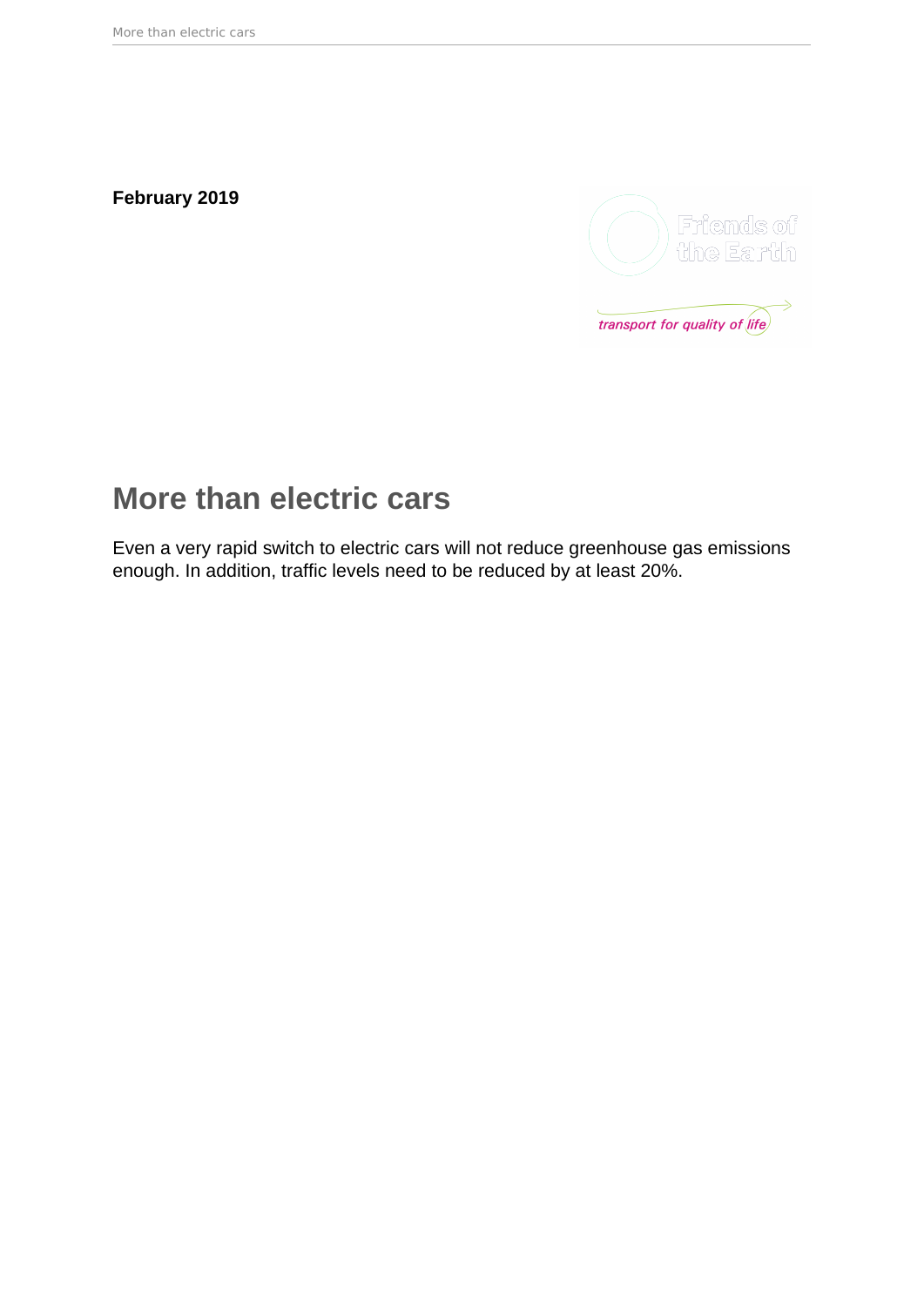- 1. Summary
- 2. [Introduction](#page-2-0)
- 3. [The national and global context](#page-2-0)
- 4. [Co-benefits of decarbonising transport](#page-4-0)
- 5. [Making vehicles and fuels less carbon-intensive](#page-5-0)
- 6. [More efficient driving](#page-8-0)
- 7. [Reducing miles driven](#page-9-0)
- 8. [Conclusions](#page-13-0)

### **Summary**

The Intergovernmental Panel on Climate Change has in its recent report identified the significant danger to ecological systems and human wellbeing of allowing global temperatures to increase by 2 degrees compared to pre-industrial levels.

The UK government has responded by asking the Committee on Climate Change to identify what additional effort is needed to reduce emissions above that already agreed through the UK's Climate Change Act.

Friends of the Earth suggests that the UK should achieve net zero emissions by 2045 at the latest, with a steeper emissions reduction curve before then.

Transport is now the UK's largest source of greenhouse gases. Friends of the Earth asked the transport consultancy Transport for Quality of Life to produce a series of papers on what changes are needed in transportation and transport policy if the UK is to deliver its fair share of global emissions reduction.

This first paper sets the context for future papers by showing why a switch to electric cars is not enough, and why traffic reduction is also needed.

Transport for Quality of Life suggests that the level of traffic reduction needed by 2030 could be anywhere between 20% and 60%, depending on factors including the speed of the switch to electric vehicles and how fast the electricity powering them is decarbonised.

It also identifies the numerous benefits from traffic reduction, for example to health and wellbeing. It provides a number of important policy recommendations in the final section, which Friends of the Earth is happy to endorse.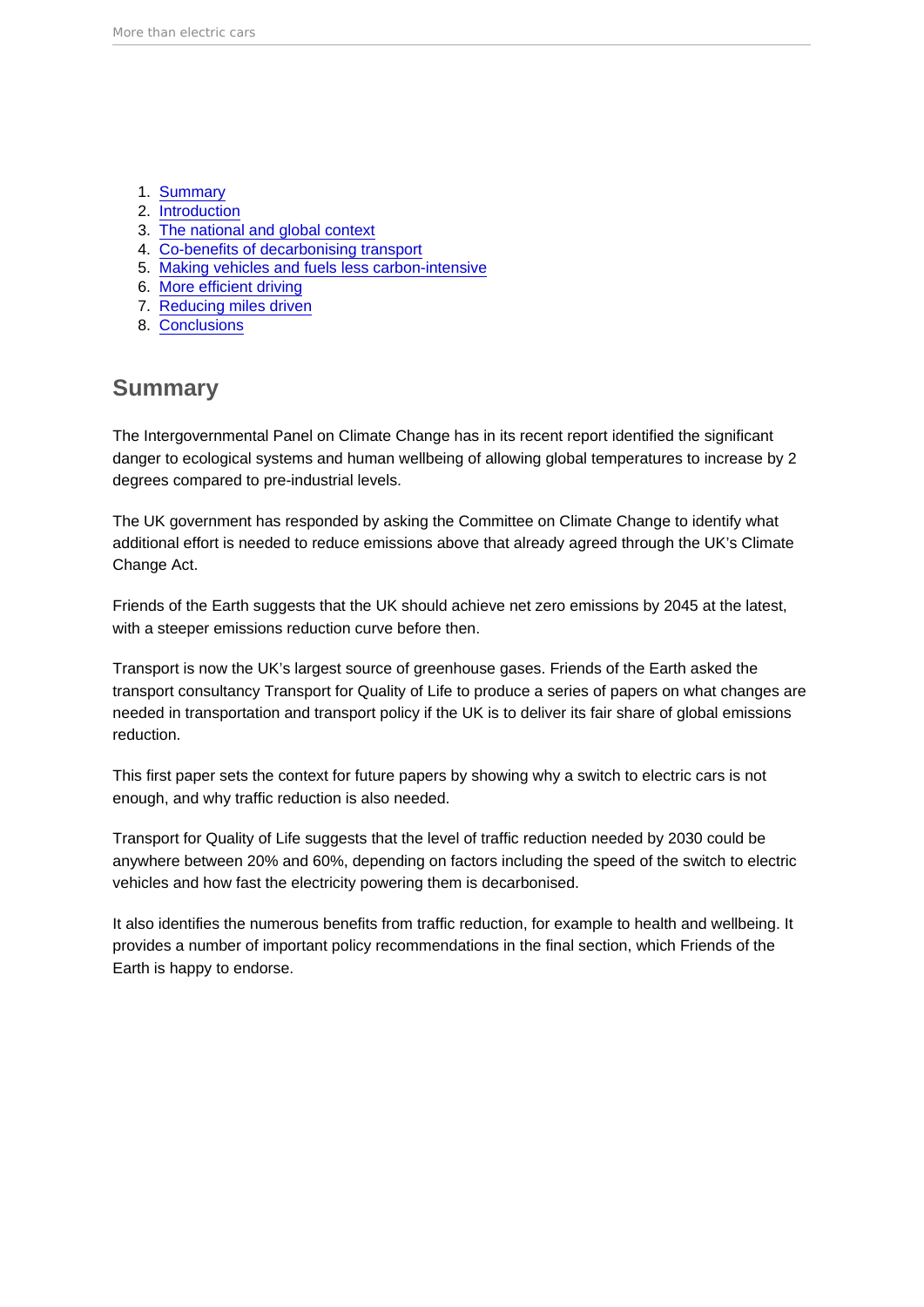### <span id="page-2-0"></span>Introduction

This is the first of eight papers commissioned by Friends of the Earth on the transport policies that are needed to cut carbon emissions in line with the Paris Agreement on climate change.

The papers will focus on emissions from cars in urban areas, as this is where significant and rapid carbon savings can be made, while improving quality of life for the 80% of people living in towns and cities<sup>[1](#page-15-0)</sup>.

Government policy on reducing carbon from cars is mainly focussed on vehicle electrification. While this is essential, the scale and speed of carbon saving that is needed means that electrification is insufficient on its own, and demand management to reduce traffic volumes will also be necessary.

Politicians are nervous of action to reduce traffic because it has (wrongly) come to be seen as 'antimotorist'. However, policies to reduce traffic have multiple benefits, and can and should be designed so that there are more winners than losers.

This first paper looks at the shift from fossil fuel to electric cars and argues for a faster transition than currently planned. It also makes the case for action to manage traffic volumes. Future papers will go further into the policy areas that we believe offer the most potential to achieve this  $\pm$ .

In the rest of this paper, section 2 summarises the national and global context for policy on transport and carbon, and section 3 explains the wider benefits of decarbonising transport.

Sections 4-6 explore the three main ways to reduce carbon emissions from the transport sector: improving vehicle and fuel technology, driving more efficiently, and driving less.

Section 7 summarises the high-level policy changes we believe are needed to achieve sufficient emissions savings from the transport sector.

## The national and global context

Transport is now the single largest source of greenhouse gas emissions in the UK, accounting for 27% of domestic emissions<sup>[3](#page-15-0)</sup>. While annual emissions have fallen steadily in some other sectors, notably the power sector, emissions from transport are flat-lining or even increasing.

As Figure 1 shows, emissions from cars account for more than half of domestic transport emissions, with most of the remainder coming from lorries and vans (HGVs and light duty vehicles). Emissions from public transport (rail and bus) account for just 5%[4](#page-15-0) .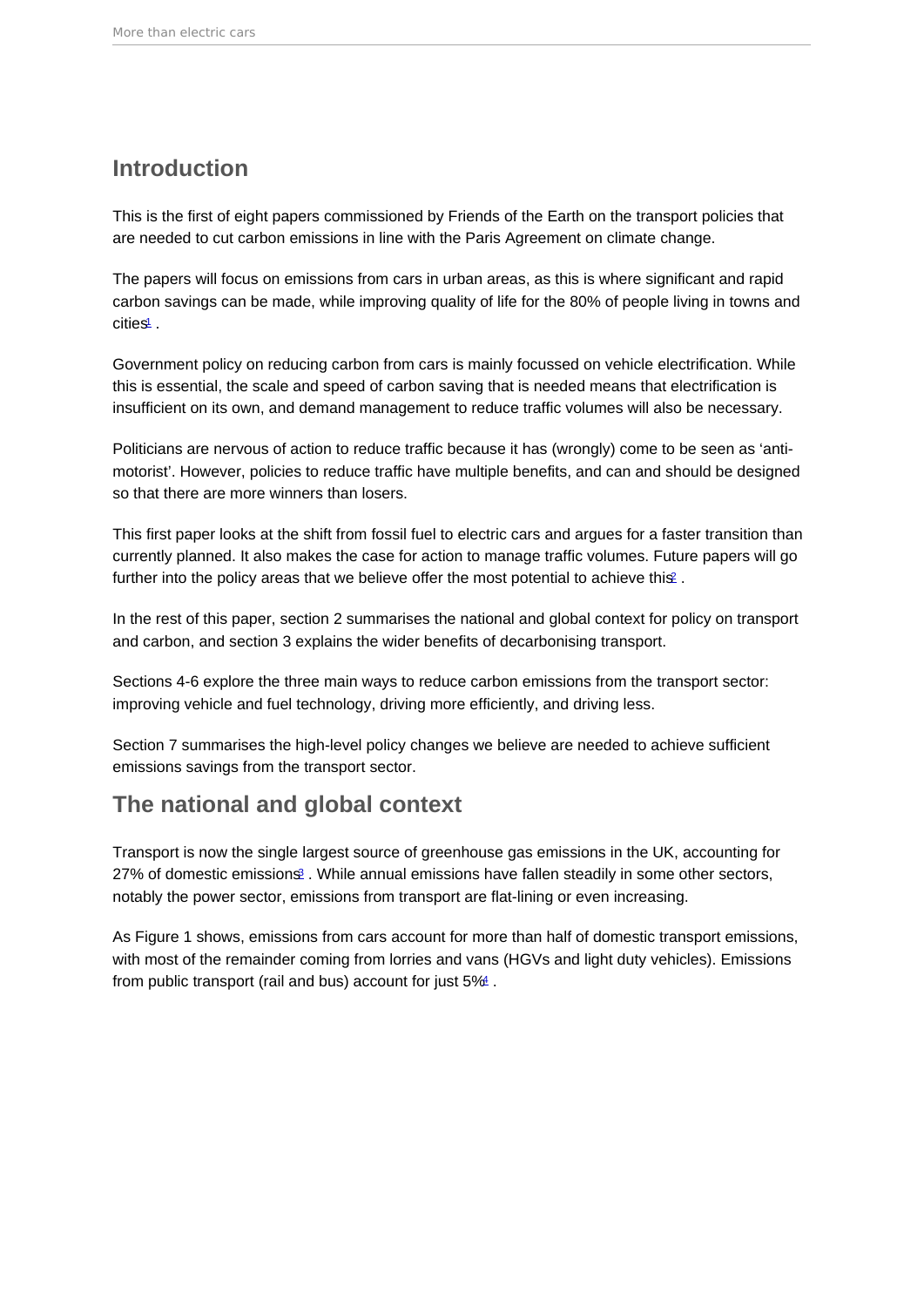<span id="page-3-0"></span>Figure 1: UK domestic transport greenhouse gas emissions in 2016

The Committee on Climate Change (CCC) has highlighted the lack of progress in the transport sector, and made clear that without rapid action, the 4th and 5th carbon budgets (covering the periods 2023-27 and 2028-32 respectively) will be missed  $\frac{6}{5}$  $\frac{6}{5}$  $\frac{6}{5}$ .

Under the terms of the Paris Agreement on climate change, the UK is committed to limit global warming to well below 2°C above pre-industrial levels, with an aspirational aim to stay below 1.5°C.

This is more ambitious than current UK targets and budgets<sup>[8](#page-15-0)</sup>. A recent Special Report from the Intergovernmental Panel on Climate Change (IPCC) concluded that in order for warming to stay below 1.5°C, human-caused carbon dioxide (CO<sub>2</sub>) emissions must fall to net zero by around 2050 or preferably earlier<sup>[10](#page-15-0)</sup>. The IPCC report says that this will require "rapid and far reaching transitions" that are "unprecedented in scale...and imply deep emissions reductions in all sectors $"11$  $"11$ .

The reductions needed from the UK transport sector in order to stay below 1.5°C are still to be determined by the CCC<sup>[12](#page-16-0)</sup>.

However, analyses by climate researchers suggest that UK transport carbon emissions will need to be reduced by around 80% by 2030, which is greater than the current CCC target<sup>[13](#page-16-0)[14](#page-16-0)[15](#page-16-0)</sup>.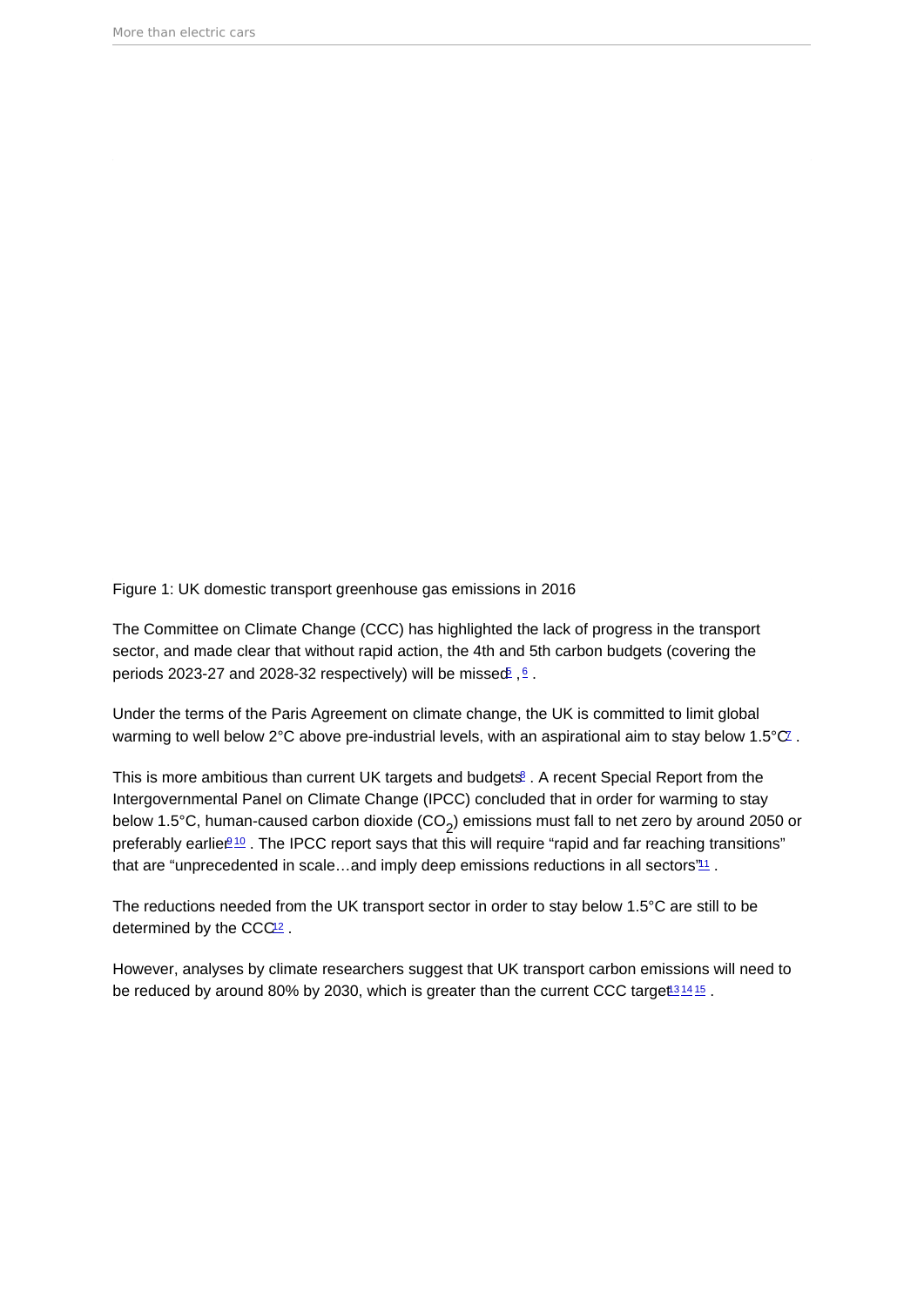<span id="page-4-0"></span>Global temperature rise is determined by cumulative carbon dioxide emissions, and this means that measures that achieve early emissions cuts offer greater benefits than measures that are implemented late $16$ .

## Co-benefits of decarbonising transport

There are three broad ways to reduce carbon (and pollutant) emissions from road transport, in order of decreasing cost-effectiveness<sup>[17](#page-16-0)</sup> :

- Demand management: reducing the number of miles driven overall.
- More efficient driving: using less fossil fuel energy per mile.
- Making vehicles and fuels less carbon-intensive over their whole life-cycle: by improving vehicle technology and using low or zero carbon energy to power them<sup>[18](#page-16-0)</sup>.

Failure to stay below 1.5°C of warming will have enormous social and economic costs<sup>[19](#page-16-0)</sup>. In contrast, the health and economic benefits of fewer and cleaner vehicles are sufficient to justify these policies in their own right, regardless of carbon reduction. The benefits include:

Better air quality : air pollution leads to around 28,000 to 36,000 early deaths per yea $\frac{1}{20}$  $\frac{1}{20}$  $\frac{1}{20}$  at a cost of £20 billion or more<sup>[21](#page-16-0)</sup>, and road traffic is a major source of pollution<sup>[22](#page-17-0)</sup>. Meeting the Climate Change Act targets could cut NO2 and particulate matter (PM<sub>2,5</sub>) significantly, with significant public health benefits<sup>[23](#page-17-0)</sup>.

Safer roads : less traffic and lower speeds would reduce road deaths and injuries, estimated to cost society £31 billion a yea $\frac{2425}{5}$  $\frac{2425}{5}$  $\frac{2425}{5}$  $\frac{2425}{5}$ .

Healthier population : more active travel would reduce levels of obesity-related diseases  $2627$  $2627$ . Shifting less than 2% of car miles to walking and cycling has been estimated to provide health benefits worth over £2.5 billion per year in 2030[28](#page-17-0) .

Quieter neighbourhoods : less traffic would reduce noise. At low speeds (<20 mph), electric vehicles are quieter than petrol and diesel vehicles<sup>[29](#page-17-0)</sup>.

More convivial public spaces : demand management would reduce the space needed for parking and multi-lane roads in towns and cities, enabling creation of high-quality public realm.

A fairer transport system : nearly a quarter of households (and nearly half of low income households) don't have access to a ca $\frac{80}{10}$ . These low-income households would benefit the most from measures to provide affordable good quality alternatives to driving.

Benefits to drivers : less traffic would mean fewer delays from congestion for essential road users. Nearly half of motorists find driving stressful, and more than half would like to reduce their car use,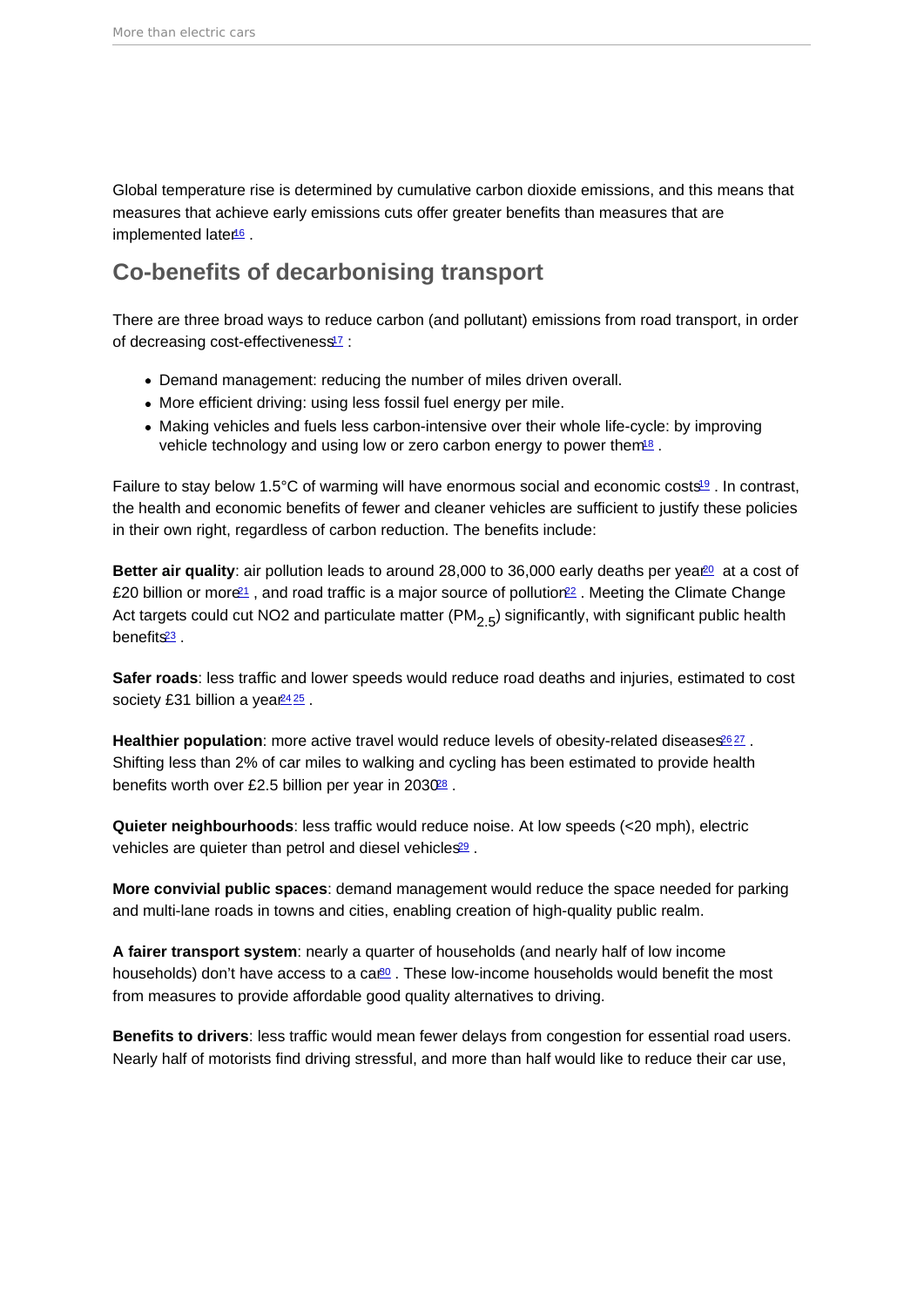<span id="page-5-0"></span>but feel constrained by the lack of alternative ways to meet their transport needs<sup>[31](#page-17-0)</sup>. An RAC survey found the majority of drivers would swap to public transport if the services were bette $\mathbb{B}^2$ .

#### Making vehicles and fuels less carbon-intensive

More ambitious targets for ULEV and zero-emission vehicles

The government's strategy to reduce carbon emissions from road transport was set out in Road to Zero, published in July 2018<sup>[33](#page-17-0)</sup>.

It lists 46 actions, of which 44 are intended to change the vehicle fleet from petrol and diesel, first to Ultra Low Emission Vehicles (ULEVs, which include both plug-in hybrid and battery electric vehicles)<sup>[34](#page-17-0)</sup> , and then to zero emission<sup>[35](#page-17-0)</sup>.

The strategy sets out the following aims:

- By 2030, at least 50% (and up to 70%) of new cars and up to 40% of new vans will be ULEVs.
- By 2040, all new cars and vans will have "significant zero emission capability" and the majority will be 100% "zero emission".

The main measures to stimulate the purchase of new ULEVs are grants towards the cost of plug-in cars and vans, and reform of vehicle excise duty (VED) for the cleanest vans. There is also investment in electric vehicle charging infrastructure<sup>[36](#page-17-0)</sup>, and measures to increase use of low-carbon fuels (including hydrogen and biofuels).

The targets and actions outlined in Road to Zero fall significantly short of what the CCC considers to be require $\mathfrak{E}$  . The CCC has identified a transport policy gap of 14 MtCO<sub>2</sub>e (million tonnes of CO<sub>2</sub> equivalent) for which there are no policies and a further 42 MtCO<sub>2</sub>e for policies that are either not firm or at risk of deliver $\sqrt{2}$ .

This compares with a reduction target of 63 MtCO<sub>2</sub>e by 2030 for road transport in the 5<sup>th</sup> carbon budget. In effect, this means that almost 90% of the road transport emission reductions that are required are uncertain and 'at risk'.

The Chair of the Committee has urged the government "to implement policies with greater ambition to reduce emissions even further<sup>'[6](#page-15-0)</sup>. This is simply to achieve carbon budgets that predate the Paris Agreement.

The CCC previously recommended 60% of new cars and vans should be ULEV by 2030<sup>27</sup>. Its recent report reiterates the need to end sales of conventional petrol and diesel vehicles by 2035.

A growing number of other countries have set more challenging targets: Norway aims for all new car sales to be ULEV by 2025<sup>[38](#page-18-0)</sup>; and the Netherlands, Denmark, Ireland, Austria, Slovenia, Israel, India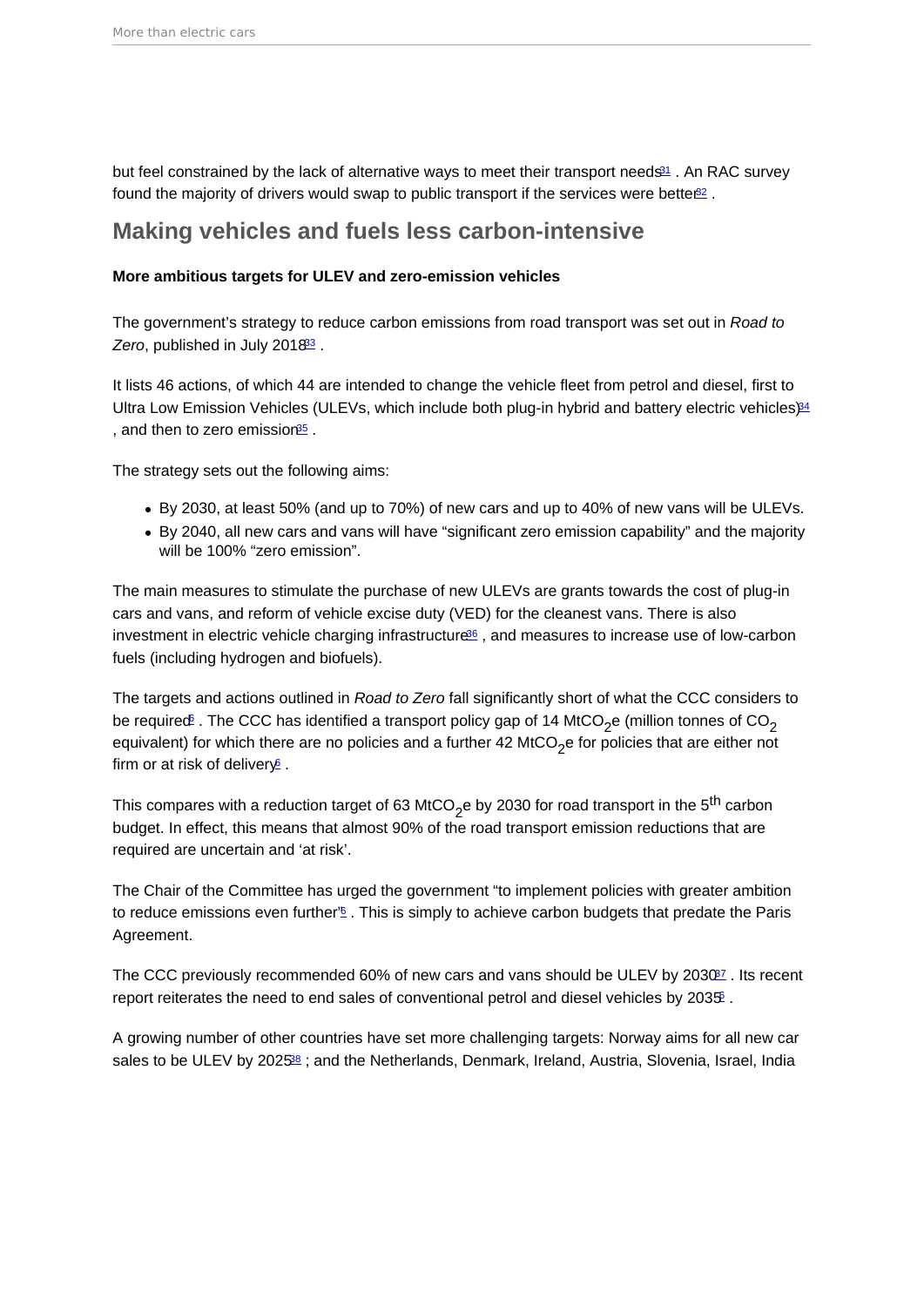<span id="page-6-0"></span>and China aim for all new car sales to be ULEV by 203089[40](#page-18-0)[37](#page-17-0).

Even if all new cars are ULEVs by 2030, transport emissions are still likely to exceed what is needed to meet a 1.5°C target, as we discuss in section 6.1. If the transition is slower than this, more action will be required in other areas – for example, substantial reductions in traffic (possibly unfeasibly large) will become necessary. This means that it is important to make the transition to an electric car fleet as soon as possible.

Policies for a faster transition: subsidy, regulation, or both?

The CCC has called for a number of policies to achieve a faster transition to ULEVs, including grants towards the higher purchase cost of ULEVs beyond 2020, changes to VED and company car tax to make ULEV purchase more attractive, and more ULEV charging infrastructure  $\epsilon$ . They have also suggested that vehicle manufacturers need to address supply issues and long waiting times.

While all these measures are required, there are risks associated with an approach which focuses mainly on incentives. These risks are exemplified by the Norwegian experience.

Norway is seen as a big success story in encouraging a rapid increase in the purchase of electric cars: ULEVs will account for over 45% of new vehicle sales in Norway in 2018, and at the current growth rate, ULEV market share will reach 100% by 2025<sup>[41](#page-18-0)</sup>.

The rapid take-up of ULEVs is due to attractive incentives, including no import or purchase taxes or VAT, lower company car tax and annual road tax, free parking, no charges on toll roads, and access to bus lanes<sup>[42](#page-18-0)</sup>. This has made electric cars both cheaper to buy than equivalent conventionally-fuelled vehicles and cheaper to run<sup>[43](#page-18-0)</sup>.

However, some Norwegian policy experts argue that there is a need for more balance between 'pull' measures (ie, incentives) and 'push' measures (ie, measures to discourage ownership and use of conventional vehicles).

They point out that the very low cost of electric car use as a result of incentives appears to have encouraged more driving, and less use of public transport and cycling.

One study found that among purchasers of electric cars, public transport-mode share for commuting had fallen from about 23% to less than 6%, while car-mode share had increased from 65% to 83%<sup>[44](#page-18-0)</sup>.

Modelling suggests that each 1%-point increase in electric car registrations leads to a 0.63% increase in average car kilometres in the short term, and a 0.78% increase in the long run<sup>[45](#page-18-0)</sup>.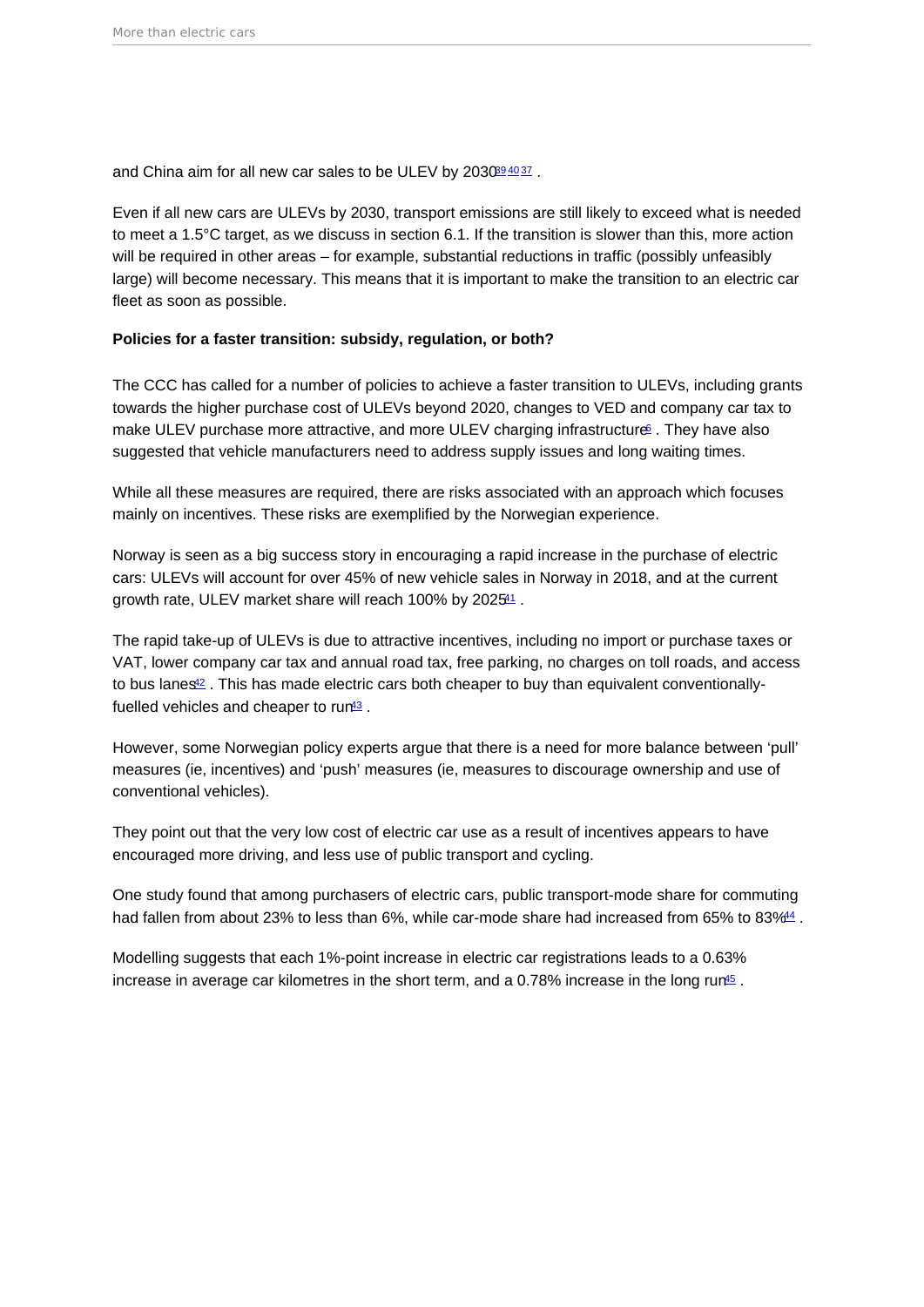<span id="page-7-0"></span>Finally, the availability of electric cars has resulted in an increase in multiple car ownership, such that 15-20% of electric vehicles represent cars that would not have been purchased if there were no electric vehicles on the marke $46$ .

These unintended consequences have led experts from a Norwegian government agency to comment:

"If this is the trend that stays in the future transport market, it will produce results that are very adverse for public transport. There is good reason to question whether it is desirable for the urban transport situation and land use in the long term, to maintain these incentives in the form they have today $\frac{47}{2}$  $\frac{47}{2}$  $\frac{47}{2}$ .

Norway's experience offers some important lessons for policy in the UK. It suggests that incentives must be carefully designed so as not to stimulate unwanted increases in vehicle ownership.

One way to achieve this would be for grants only to be offered to purchasers of electric vehicles who are replacing an existing petrol or diesel car or van – in other words, grants should be replaced by trade-in rebates<sup>[46](#page-18-0)</sup> [48](#page-18-0)

The rebate should be additional to any trade-in or scrappage discount, and should only continue until electric vehicles reach cost parity with conventional vehicles<sup>[49](#page-18-0)</sup>.

In parallel, the government should offer the same or higher level of financial support for public transport season tickets, electric car club membership or e-bikes in exchange for scrappage of an old, high-emission car.

Alongside incentives for faster take-up of ULEVs, regulatory measures are needed to ensure sufficient supply of electric vehicles and to progressively reduce the number of conventionally-fuelled vehicles that are sold between now and 2030<sup>00</sup>.

One option is a binding mandate for ULEV sales, similar to that adopted by California but as a percentage (rather than absolute number) of new cars and vans sold<sup> $51$ </sup>.

This would increase market certainty as well as the prospect of meeting carbon targets $\frac{52}{2}$  $\frac{52}{2}$  $\frac{52}{2}$ . Manufacturers would be required to sell a fixed percentage of ULEVs, rising steadily to 100% by 2030, with penalties for non-compliance<sup>[53](#page-18-0)</sup>.

Such a mandate could also specify the split between plug-in hybrid and battery electric vehicles, to encourage a much faster transition to the latter.

This is important because emissions from plug-in hybrids under real-world driving conditions are much poorer than test results sugges $64\frac{55}{5}$  $64\frac{55}{5}$  $64\frac{55}{5}$ .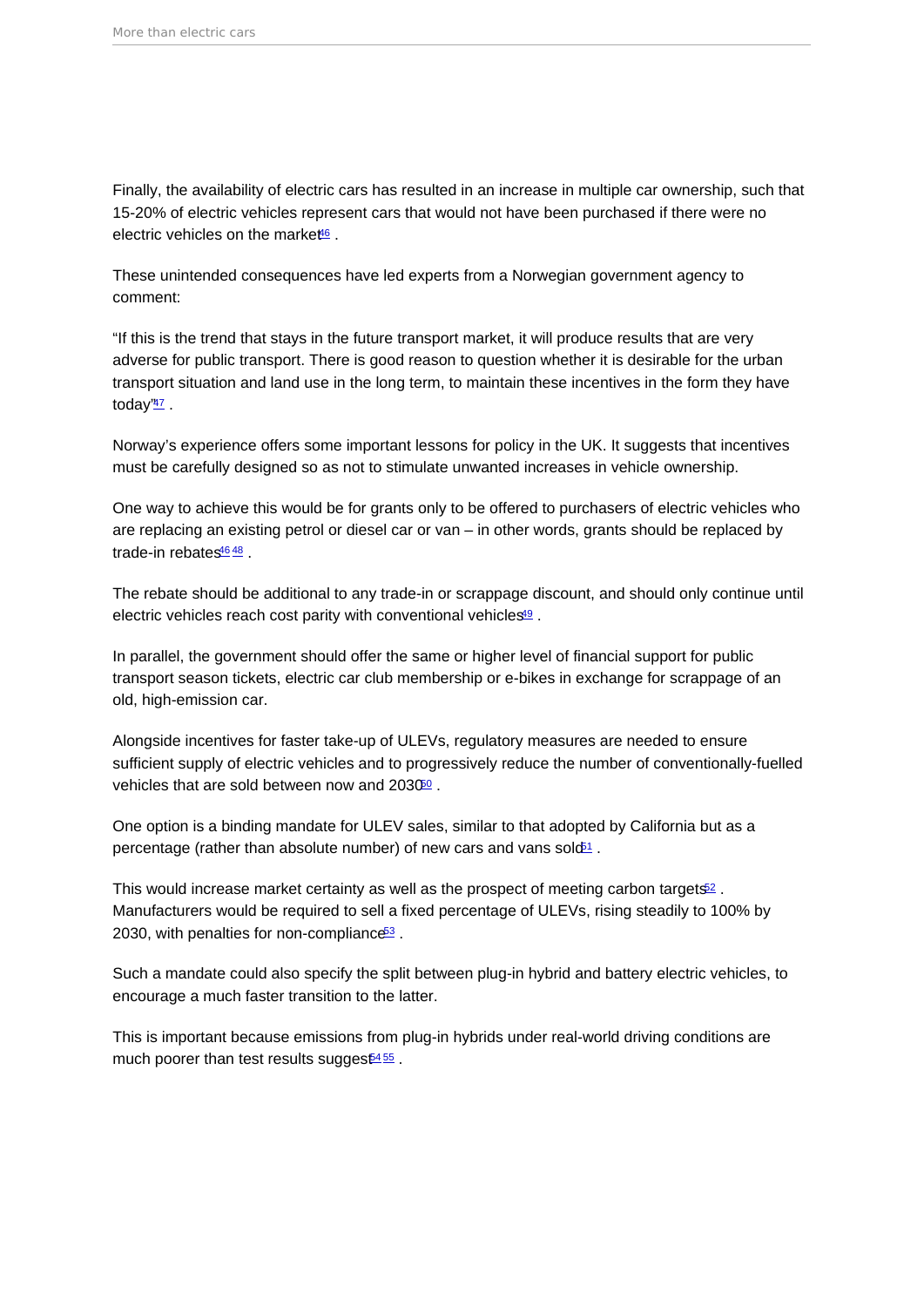<span id="page-8-0"></span>Alternatively, the mandate might be framed as an absolute cap on the number of new petrol or diesel cars and vans that can be sold each year in the UK, falling steadily to zero by 2030.

This would avoid the risk with the 'percentage approach' that increased sales of ULEVs would enable manufacturers to also increase sales of conventional vehicles.

While a 100% market share for ULEVs by 2030 is ambitious, it is achievable, as the evidence from Norway shows. In September 2018, 8% of new cars bought in the UK were ULE V<sup>66</sup>.

A linear trajectory towards 100% by 2030 would require a similar annual growth rate to that in Norway, leading to around 25% of new cars being ULEV by 2020 and 60% by 2025.

Reducing emissions from conventional vehicles

Even if all new car sales are ULEVs in 2030, around 40% of the fleet will still be conventional petrol and diesel vehicles. The CCC has called for more action to reduce emissions from these vehicles, including:

- More demanding  $CO_2$  limits for new cars and vans beyond 2020, with a 50% reduction in new car emission limits between 2021 and 2030 to meet the  $5<sup>th</sup>$  carbon budget $758$  $758$ .
- Introduction of a real-world driving test to avoid cheating by manufacturers<sup>[59](#page-19-0)</sup>. A new test was introduced this year to replace the previous discredited one, but this is still open to manipulation and does not fully reflect real-world emissions $60$ . The old test is estimated to have cost British motorists around £21 billion in additional fuel burnt since  $2000^{\circ}1$ .
- Reintroduction of VED graduated by  $CO_2$  emissions<sup>263</sup>. Since the VED  $CO_2$  differentials were much reduced in 2017, emissions from the average new car sold in the UK have increased for the first time since  $19976456$  $19976456$  $19976456$ . This is partly due to a move away from smaller, lower-CO<sub>2</sub> vehicles, with power-hungry SUVs the only segment to record growth in registrations in 2017<sup>[65](#page-20-0)</sup>.
- Increases in fuel duty and company car tax.

All of these measures are necessary and important.

### More efficient driving

There are immediate opportunities to reduce emissions through more efficient driving, which can benefit all drivers. Although the absolute amount of carbon saved each year is relatively small, it is worthwhile because the cumulative saving over the period from now to 2030 will be significant.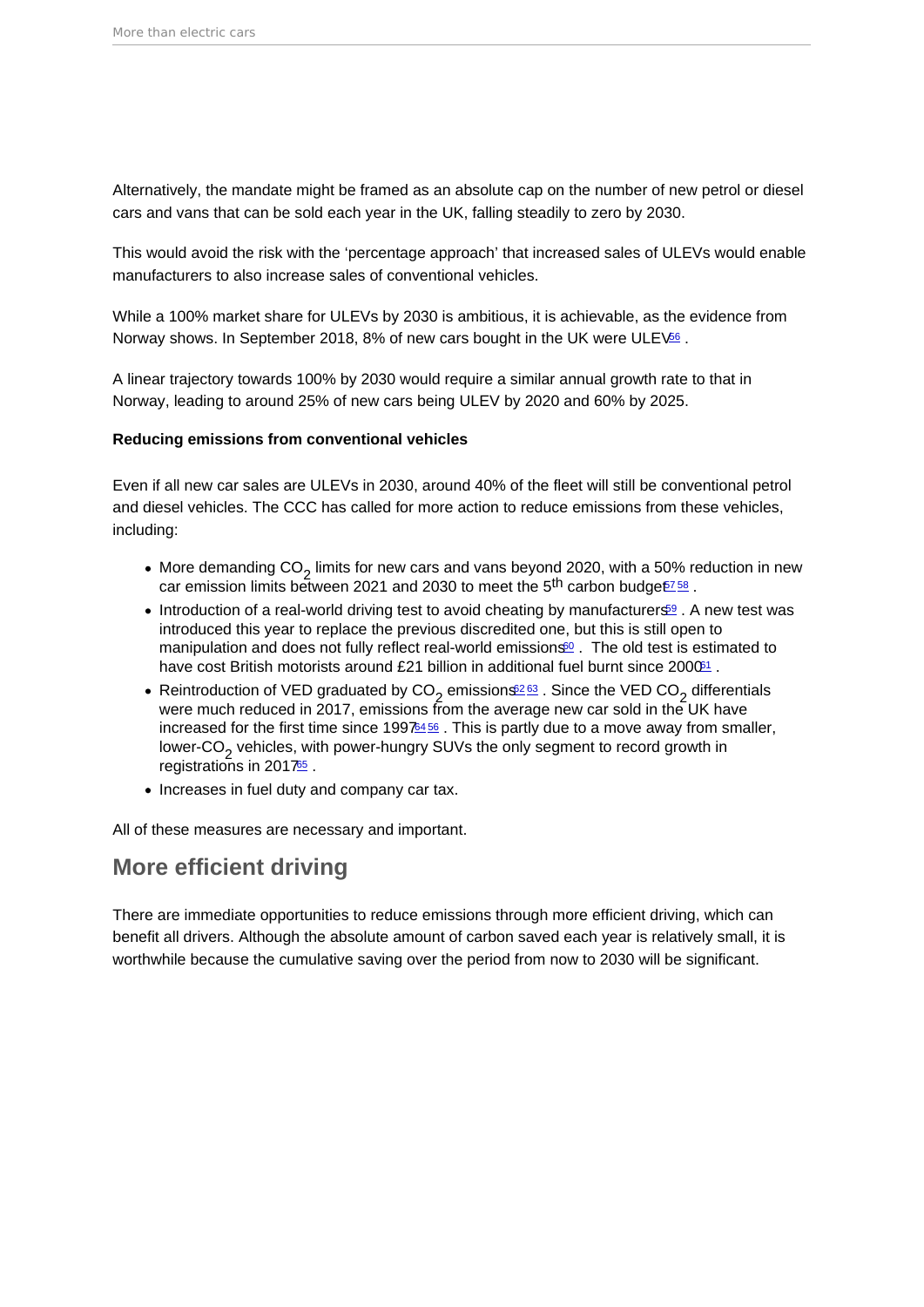<span id="page-9-0"></span>Eco-driving (eg, smooth driving, correct tyre pressure) is estimated to increase fuel efficiency (mpg) by 6% long term and prolongs the range and reduces electricity consumption for battery electric vehicles<sup>[66](#page-20-0)7</sup>. This could save around 1% of road transport emissions a year with only a small percentage of drivers trained<sup>[68](#page-20-0)</sup>.

The Road to Zero strategy proposes support for driver training, focusing on novice and fleet drivers. Yet there is evidence that the potential for improvement among average drivers is significant<sup>[69](#page-20-0)</sup>. Opportunities to increase the use of eco-driving techniques include:

- Requiring driving instructors to undertake a high quality eco-driving course so they are equipped to teach these techniques to a high standard to learner drivers and other trainees<sup>[70](#page-20-0)</sup>.
- $\bullet$  Teaching eco-driving as part of speed awareness courses<sup> $1$ </sup>. This training could save the average driver over £100 a year at today's petrol prices<sup>[72](#page-20-0)</sup>.

Reduced speeds can also help meet carbon targets. The most efficient speed for petrol and diesel cars is around 50 mph and fuel consumption for a typical car increases by around 15% between 60 and 75 mph<sup> $3$ </sup>.

Nearly half of cars on motorways are exceeding the 70 mph limit $4$ , so simply enforcing the existing speed limit on motorways would reduce annual emissions by an estimated 1.3 MtCO<sub>2</sub> in 2020<sup>[75](#page-20-0)</sup> .

This is about 1% of annual road transport emissions. Reducing motorway speed limits would deliver further carbon reductions. Better enforcement or reductions in speed limits would also have benefits for air quality<sup>[76](#page-20-0)</sup>, noise, congestion and safety<sup>[77](#page-20-0)</sup>.

### Reducing miles driven

How much traffic reduction is needed?

The government's Road to Zero strategy failed to include any measures to reduce traffic, and the CCC subsequently stated there is an "urgent need for stronger policies to reduce growth in demand for travel<sup>'[6](#page-15-0)</sup>. Even if there is an early transition to an all-electric vehicle fleet and effective action to reduce emissions from conventional vehicles, it is highly likely we will also need to reduce miles driven by all vehicles.

The scale of traffic reduction required is uncertain until the CCC has modelled the least-cost pathway to a 1.5 $\degree$ C target<sup> $\degree$ </sup>. However, provisional work carried out by the Tyndall Centre has found that even if all new cars were ULEVs by 2035 (80% battery electric, 20% plug-in hybrids), a 58% reduction in car mileage between 2016 and 2035 would be needed for car CO<sub>2</sub> emissions to be in line with a 'well below  $2^{\circ}$ C' pathway<sup>29[80](#page-21-0)</sup>.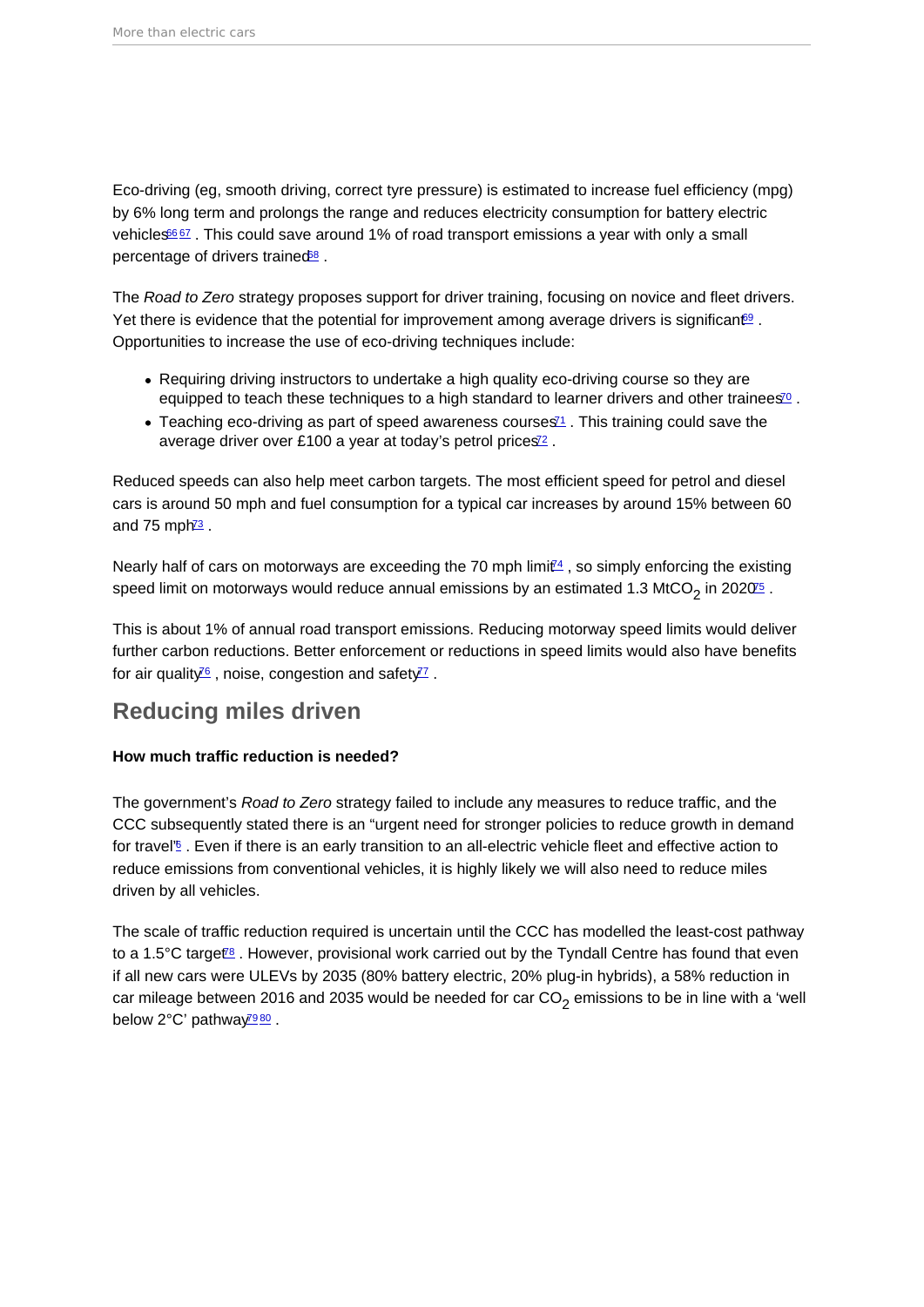<span id="page-10-0"></span>Assuming transport takes its fair share of emission cuts, a separate study by UCL implies car  $CO<sub>2</sub>$ emissions would need to be cut to around 17 MtCO<sub>2</sub> by 2030 $^{61}$  . Indicatively, we estimate that this would require reductions in car mileage of around 35-45% between 2017 and 2030 based on the Road to Zero target for uptake of electric cars<sup>[82](#page-21-0)</sup>. These estimates are highly dependent on a host of factors including the rate of uptake of ULEVs in the car fleet, improvements in conventional car efficiency, size of the fleet, and reductions in grid carbon-intensity, as well as the assumptions used to estimate the carbon budge $6384$  $6384$ . This means that the necessary mileage reduction could be as low as 20% or as high as 60%.

Based on these two studies, and acknowledging the large uncertainties, we suggest that it is necessary for the government to investigate policy options for traffic reduction in the order of 20-60% between now and 2030. The least-cost pathway would need to be confirmed through detailed modelling by the CCC and others. Traffic reductions of this magnitude may sound an impossible challenge, but to avoid the worst impacts of climate change demands action on this scale. And although the challenge is huge, there are some grounds for believing that substantial reductions in traffic would go with the grain of societal shifts in travel behaviour.

The potential for change

Evidence of changing travel patterns among young people suggests that a shift towards less cardependent lifestyles is happening already.

For example, the proportions of 17-20 and 21-29 year olds in England who have a driving licence are now nearly 20 and 10%-points lower respectively than in the 1990s<sup>[85](#page-21-0)</sup>. Car distance travelled by the same age groups is 32% and 14% less respectively than ten years ago<sup>[86](#page-21-0)</sup>.

As these young adults get older, the amount they drive increases, but there is a general decline in driving across all age groups (with the exception of the over-70s) compared with previous cohorts of the same  $\text{age}^2$ .

There is also evidence of a shift in attitudes, with many young people saying they would never be interested in driving<sup>[88](#page-21-0)</sup>. There is an opportunity to build on this trend by improving alternative ways of travel, while addressing the difficulties and high costs that many young people without a car experience in accessing jobs and services.

As recently argued by the Commission on Travel Demand, "demand is not just 'out there' waiting to be fulfilled or not by policies. It is shaped by policy<sup>'[89](#page-21-0)</sup>. Instead of the old model of "predict and provide" " we need a shift to "decide and provide'[89](#page-21-0).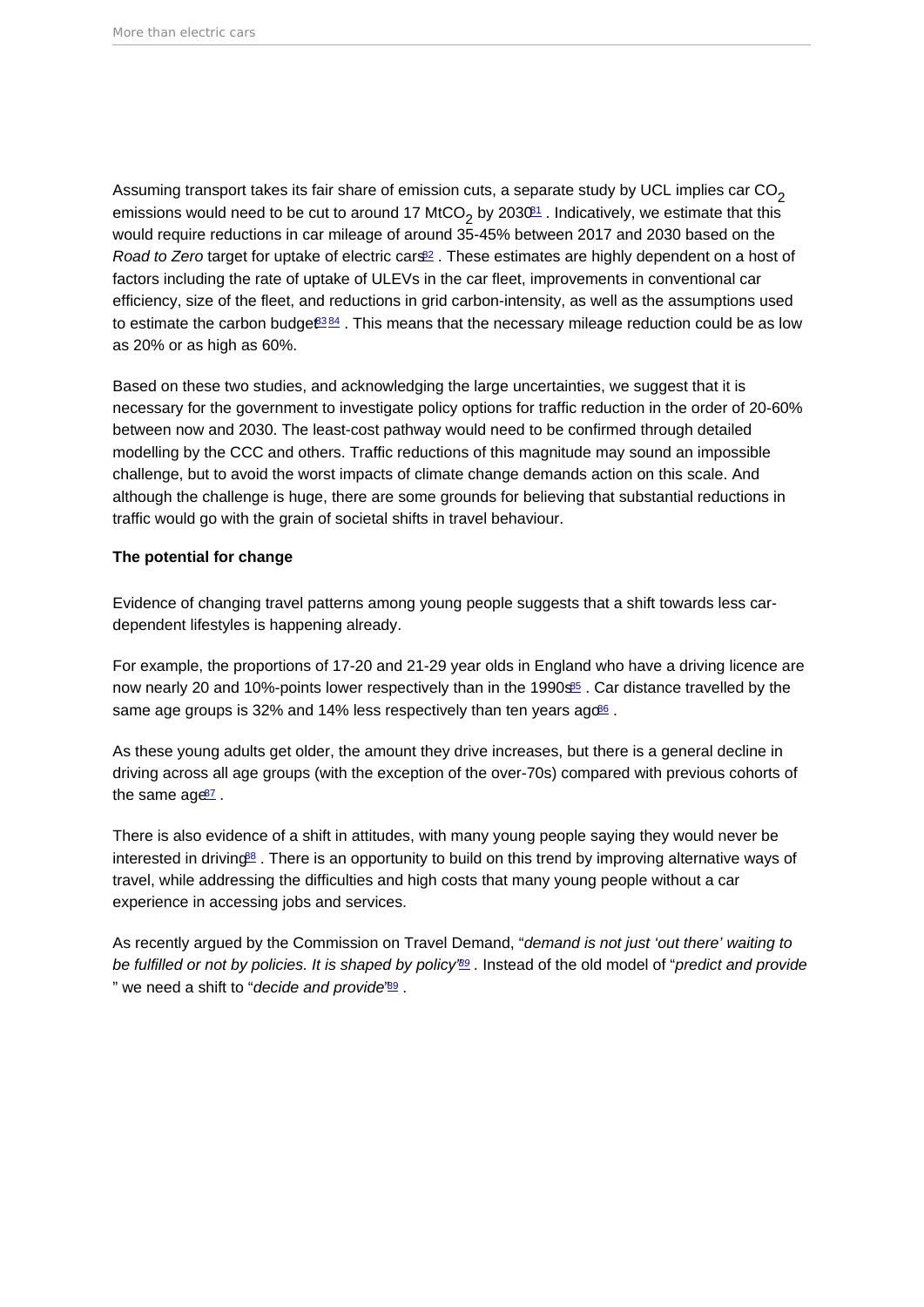<span id="page-11-0"></span>This means that rather than treating forecast traffic growth as inevitable, and building more road capacity to accommodate it, we should put carbon reduction and other key policy goals, such as public health and fairness, at the heart of transport planning.

This implies a change away from traffic forecasting towards scenario planning, in which policy options to achieve a range of changes in traffic volume are assessed.

The CCC's 5<sup>th</sup> carbon budget included small reductions in transport carbon from demand management, based on shifting 5% or 10% of personal mileage to bus, walking and cycling by 2030<sup>00</sup> .

The CCC partly based these reductions on the evidence from past behaviour-change programmes such as Sustainable Travel Towns and the Local Sustainable Transport Fund.

Yet these programmes, while positive, were short-term and limited in what they could do, involved little or no traffic restraint, and had funding levels that were a fraction of investment in road-building<sup>[91](#page-21-0)</sup>.

Large cuts in vehicle mileage will need much more funding, major improvements in public transport and provision for walking and cycling, effective traffic restraint policies, and a consistent long-term approach.

While a large proportion of car journeys are short distance (<5 miles), these represent less than onefifth of carbon emissions (19% – see Figure 2). More than half (57%) of carbon emissions from cars are from short-to-medium length journeys (under 25 miles)[92](#page-21-0) . Significant mileage and carbon reduction requires these medium length journeys to be targeted too.

Many car journeys under 10 miles (the average car commute distance) should be possible to switch to alternatives, particularly in urban areas. The percentage of car commuters who could switch to other modes increases with city size $93$ .

This explains why the biggest reductions in car mileage in recent years have been in London, core cities and conurbations, and other large town $\mathbb{S}^4$ .

Yet regardless of whether they live in urban or rural areas, more than half of people report that they have alternatives (public transport, walking, cycling or other) to get to work<sup>65</sup>.

Switching longer journeys of 10-25 miles will be more challenging and will need a package of carrots and sticks involving land-use planning, improved public transport and restraints on car travel

In particular, changes in land use have the potential to reduce journey lengths, replacing mediumlength car trips with short trips by public transport or cycling.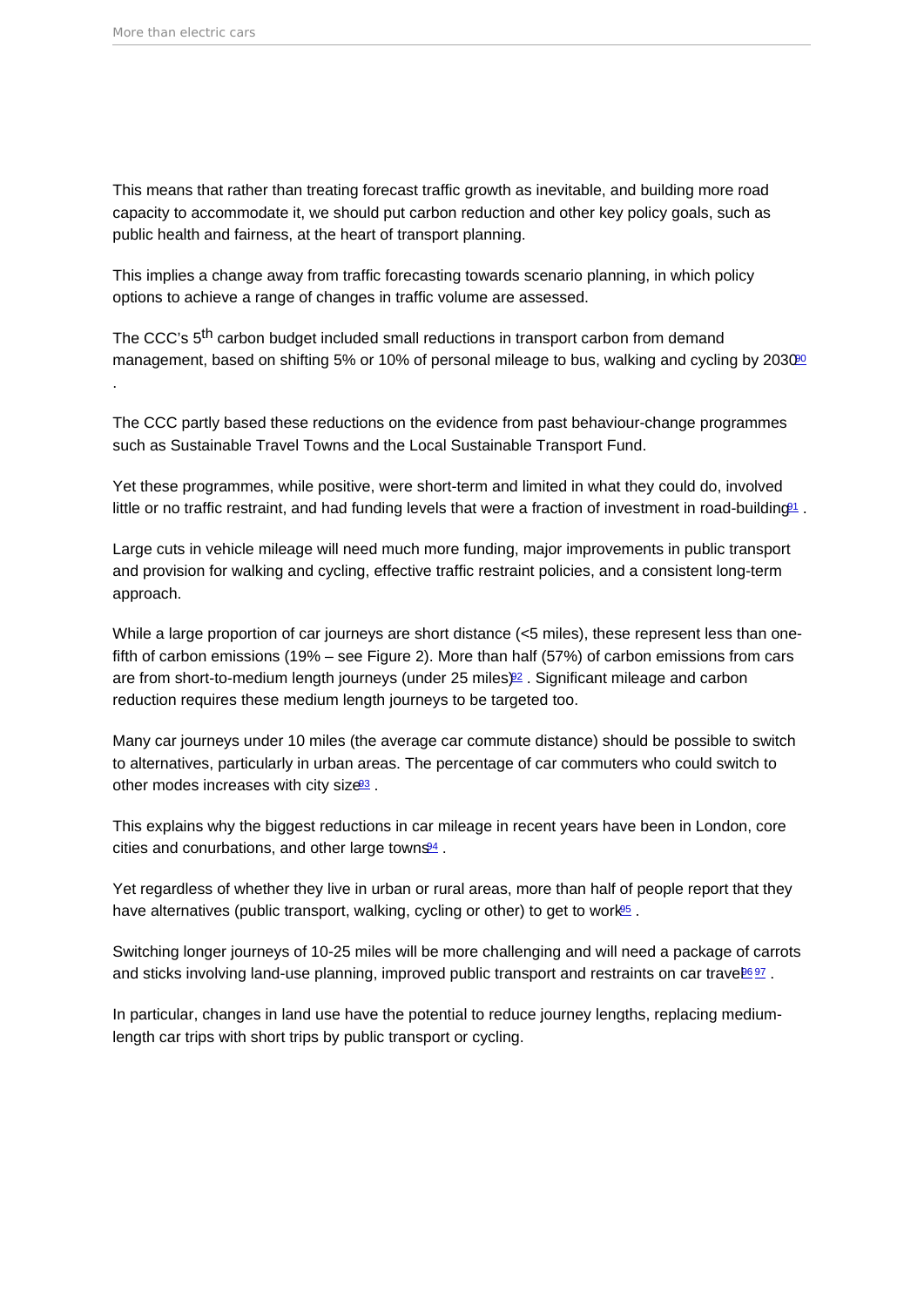<span id="page-12-0"></span>Figure 2: Estimated CO2 emissions from cars by journey distance Counterproductive policies and forecasts

Despite the potential for change, UK transport policy is heading in the wrong direction. One recent analysis suggests the freeze on fuel duty since 2001 has directly caused a 4% growth in traffic, emission of an additional 4.5 million tonnes of  $CO<sub>2</sub>$  and increased emissions of health-damaging pollutants such as NOx and PM<sub>10</sub><sup>88</sup>. The freeze is set to continue for a ninth year in a row. Although average car mileage per person has faller  $99$ . the number of vehicles has increased over the last ten years, and as noted earlier, abolition of graduated VED has encouraged a shift to purchase of larger less-efficient vehicles. The growth in traffic and the shift to larger vehicles has cancelled out the effect of any improvements in vehicle fuel efficiency.

The government forecasts that traffic in England and Wales will increase by up to 51% between 2015 and 2050 in a 'high electric vehicle' scenario<sup>[100](#page-22-0)</sup>. Light goods vehicle (LGV) traffic has grown by nearly 70% over the last 20 years, and is forecast to more than double by 2050<sup>[100](#page-22-0) [101](#page-22-0)</sup>. None of the government's forecast scenarios are compatible with the carbon emission reductions in the 5th carbon budget, let alone the more stringent Paris Agreement needs<sup>[102](#page-22-0)</sup>.

Government forecasts consistently overestimate traffic growth, and so in practice it is likely that actual growth will be less than predicted. However, high forecasts lead to a systematic overestimation of the 'benefits' of new road construction<sup>[103](#page-22-0)</sup>. This in turn leads to more road building, which generates more traffic<sup>[104](#page-22-0) [105](#page-22-0)</sup>. The policy bias towards road building and underfunding of alternatives have the effect of increasing car-dependency, with people forced to drive in order to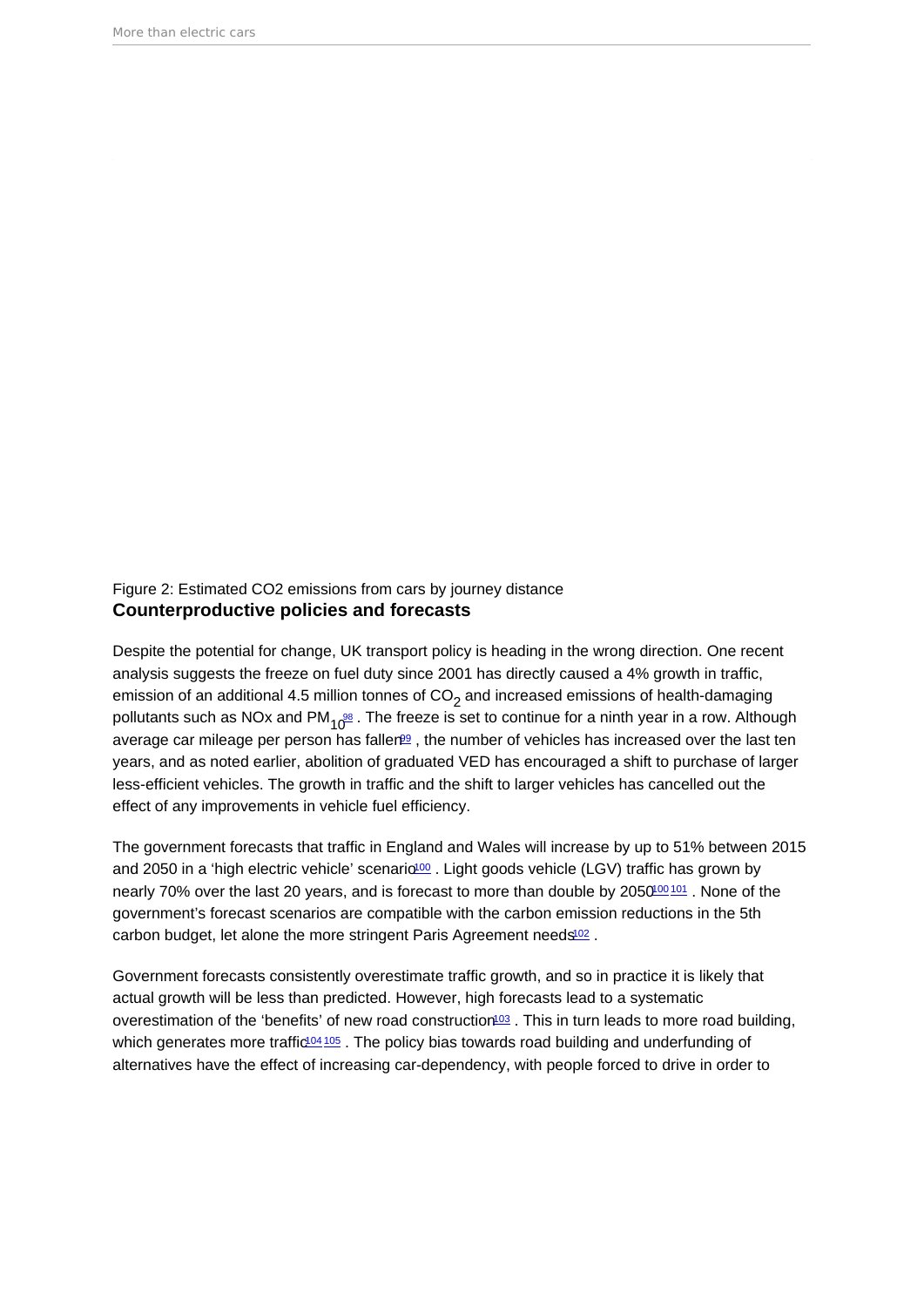<span id="page-13-0"></span>access employment and services<sup>[106](#page-22-0)</sup>. The National Infrastructure Commission has called for more investment in mass rapid transit in recognition that new roads only lead to new car journeys<sup>[107](#page-22-0)</sup>.

Planned funding for the trunk road network of £30 billion is the highest ever, of which £1 billion will go towards the creation of a Major Road Network<sup>08</sup>. This high funding for more road capacity will drive emissions higher, making it more difficult to achieve future carbon budgets. We therefore believe that all new road construction should be halted immediately, and not resumed unless and until it can be demonstrated that transport carbon emissions are safely below the level consistent with a 1.5°C limit. Money no longer required for road schemes should be invested in sustainable transport infrastructure and services.

### Conclusions

In addition to implementing the priority actions identified by the CCC in their 2018 Progress Report and response to Road to Zero, the following are 'must do' actions to get transport on a 1.5°C track:

- Regulate the number of new fossil fuel cars and vans that can be sold, so that by 2030 all new car and van sales will be ULEVs, and nearly all will be zero-emission battery electric vehicles.
- Reform the grant scheme for electric cars to a trade-in rebate system, with grants only for trading in or scrapping an existing vehicle.
- Offer similar or higher financial support for electric car clubs, public transport or e-bikes in exchange for scrappage of an old, high-emission car.
- Develop and assess policy scenarios to reduce car mileage by 20-60% between now and 2030.
- Cancel all new road schemes and use the funding for public transport, walking and cycling.
- Enforce speed limits and consider further measures, including speed limit reduction, if scenario planning shows additional carbon savings are needed.

The transport sector is lagging in terms of carbon reductions and more action is needed beyond the measures set out in the 5th carbon budget. The IPCC has set out the scale and urgency of the challenge. To limit global temperature rise to 1.5°C will need deep emission cuts from all sectors as quickly as possible. The government should ask the CCC to determine the additional sector reductions that are needed between now and 2032, not just after 2032.

It is likely that transport carbon emissions will need to be reduced by around 80% by 2030. To achieve this we need to electrify the car and van fleet as soon as possible. This cannot be achieved through incentives alone, and will also require regulation to limit sales of conventional cars and vans, and increase sales of electric cars and vans, between now and 2030. Incentives to encourage purchase of electric vehicles must be designed to avoid increasing car ownership. One way of doing this would be to replace the current grants for electric vehicles with a trade-in rebate scheme.

Even if all new cars and vans are zero-emission by 2030, which will reduce emissions significantly, it will still be necessary to reduce miles driven. The scale of traffic reduction required may be in the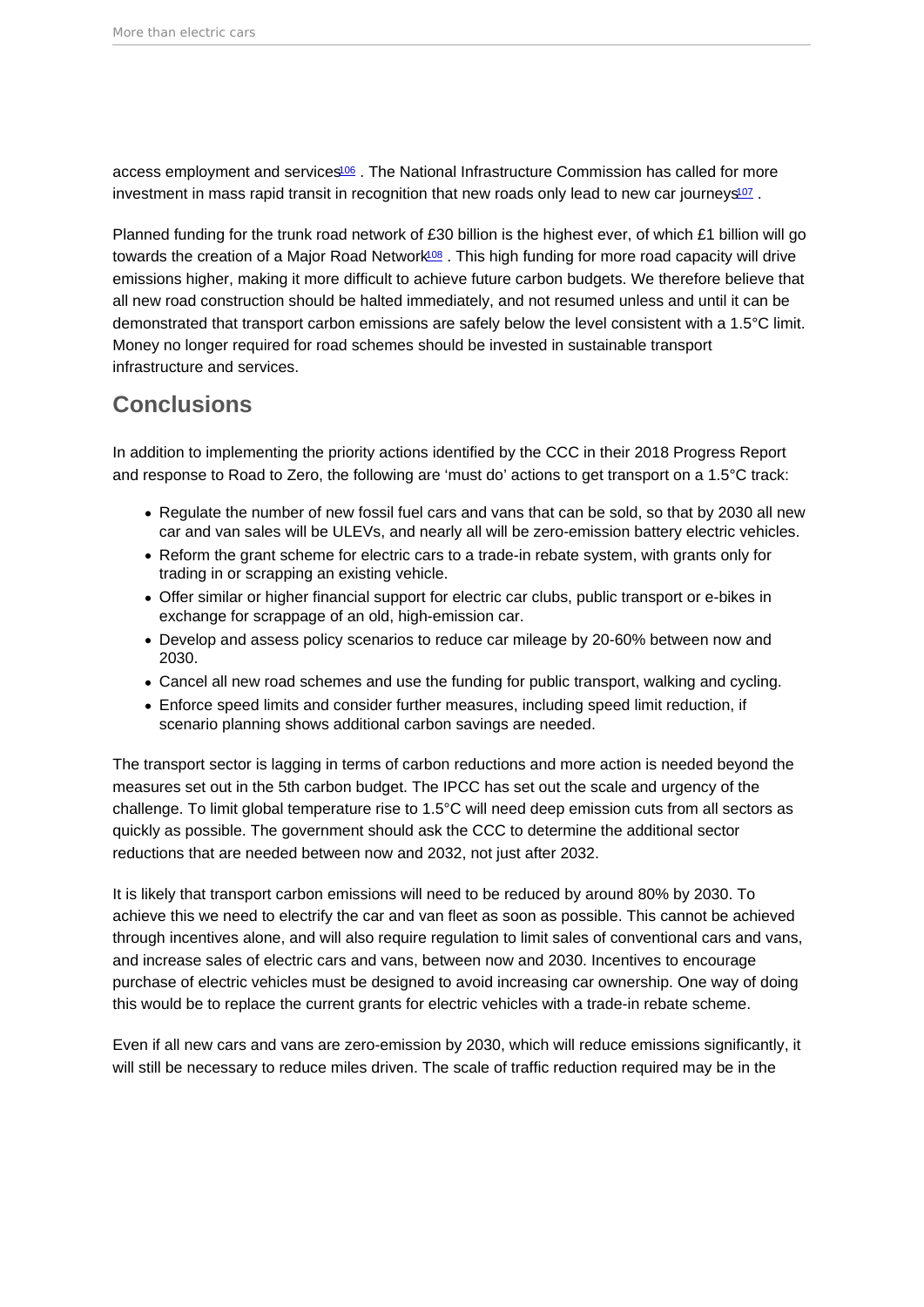order of 20-60% by 2030, depending upon the implementation of other policy measures. We therefore need to develop and assess policy scenarios that could achieve large reductions in traffic volume.

There is significant scope to shift car journeys (and mileage) to other modes. There is most potential for change in urban areas, but we will need to reduce traffic elsewhere too. The current focus of transport policy on building new roads will make matters worse, because it will increase car dependency and traffic. The government should therefore cancel all new road construction until transport carbon emissions are in line with carbon budgets, and use the money to invest in sustainable transport infrastructure and services. This will not only help us work towards net zero emissions by 2050, but will also result in better air quality, safer roads, healthier lifestyles and more vibrant and convivial towns and cities. How we do this will be outlined in future papers.

#### Acknowledgements

The authors (Lisa Hopkinson & Lynn Sloman from Transport for Quality of Life) would like to thank the following for help with information for this paper (in alphabetical order):

Kevin Anderson (Tyndall Centre for Climate Research, University of Manchester); Keith Budden (Cenex); Tom Callow (Chargemaster); Ellie Davies (Committee on Climate Change); Rachel Freeman (formerly Tyndall Centre for Climate Research, University of Manchester); Ewa Kmietowicz (Committee on Climate Change); James Price (UCL Energy Institute, UCL) and Steve Pye (UCL Energy Institute, UCL).

The findings in this paper do not necessarily represent the views of those listed above.

We would also like to thank Mike Childs, Chris Crean and other Friends of the Earth staff and activists for their helpful advice and comments.

A [PDF version of this briefing](https://www.transportforqualityoflife.com/u/files/1 More than electric cars briefing.pdf), with full references and hyperlinks, is available on the Transport for Quality of Life website.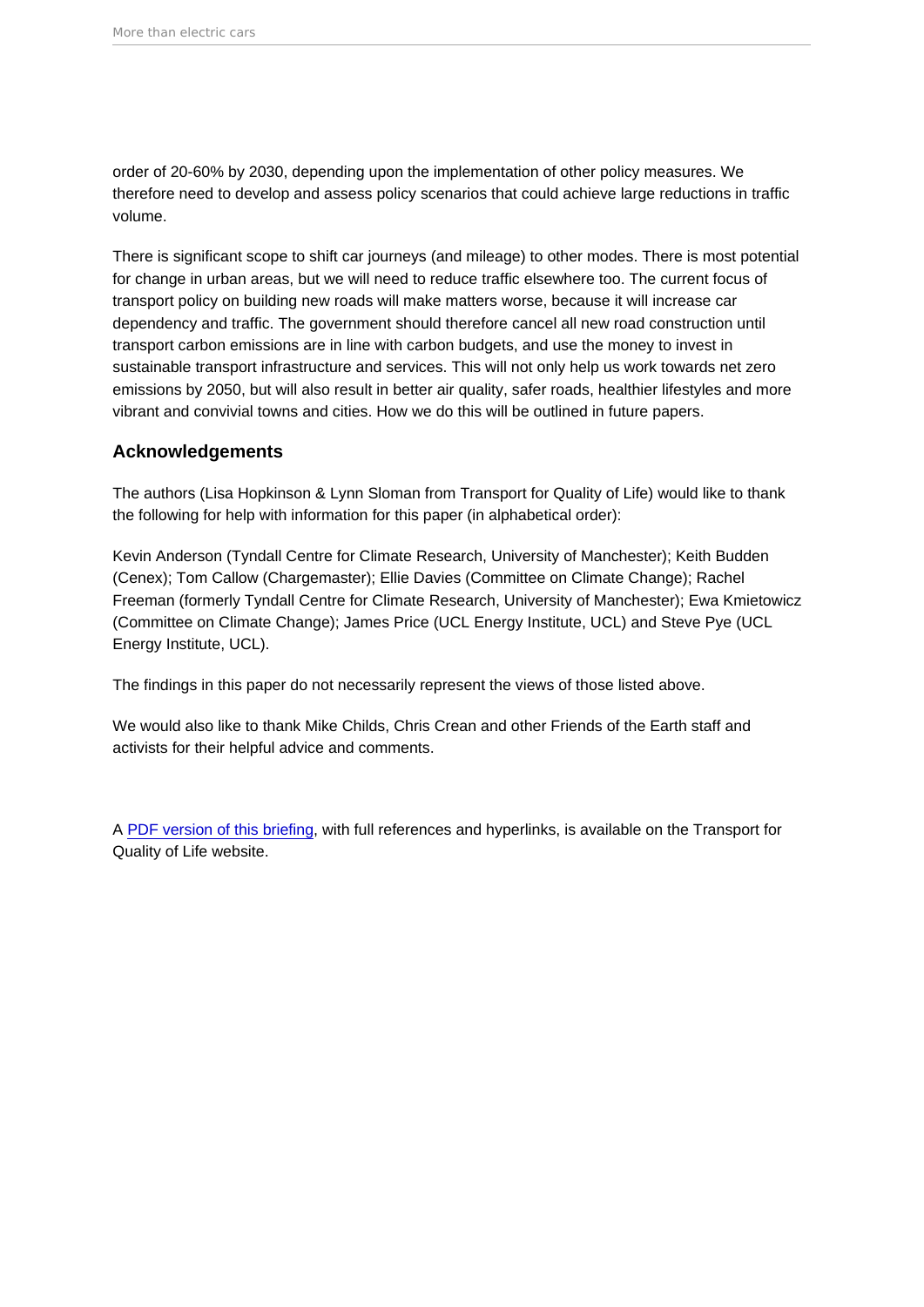#### <span id="page-15-0"></span>Notes

[1](#page-2-0) Urban areas are settlements with population over 10,000 people. Defra (2016) Rural Urban Classification.

<https://www.gov.uk/government/collections/rural-urban-classification>, accessed 07.11.2018.

[2](#page-2-0) The policy areas that will be covered by future papers are: better and more integrated public transport; land-use planning; walking and cycling; low-carbon freight (tbc); financial mechanisms to encourage mode shift; governance changes; new funding sources to pay for the necessary changes and to offset lost revenue from fuel duty following the shift to electric vehicles.

[3](#page-2-0) Transport is now responsible for 126 MtCO2e or 27% of total UK domestic emissions (468 MtCO2e). This increases to 168 MtCO2e (33%) if international aviation and shipping (43 MtCO2e) are included in the total (511 MtCO2e). Department for Business, Energy and Industrial Strategy (BEIS) (2018a) Final UK greenhouse gas emissions national statistics 1990-2016. <https://www.gov.uk/government/collections/final-uk-greenhouse-gas-emissions-national-statistics>

[4](#page-2-0) Road transport emissions were 114 MtCO2e or 91% of domestic transport emissions in 2016. Car and LGV emissions were 70 and 19 MtCO2e respectively.. Note that the majority (around 99%) of transport greenhouse gas emissions, CO2e, are carbon dioxide, CO2. Department for Business, Energy and Industrial Strategy (BEIS) (2018a) Final UK greenhouse gas emissions national statistics 1990-2016. [https://www.gov.uk/government/collections/final-uk-greenhouse-gas-emissions](https://www.gov.uk/government/collections/final-uk-greenhouse-gas-emissions-national-statistics)[national-statistics](https://www.gov.uk/government/collections/final-uk-greenhouse-gas-emissions-national-statistics)

[5](#page-3-0) Committee on Climate Change (2018a) Reducing UK emissions – 2018 Progress Report to Parliament. 28 June 2018. <https://www.theccc.org.uk/publication/reducing-uk-emissions-2018-progress-report-to-parliament/>

[6](#page-3-0) [a](#page-3-0) [b](#page-5-0) [c](#page-5-0) [d](#page-5-0) [e](#page-5-0) [f](#page-6-0) [g](#page-9-0) Committee on Climate Change (2018b) Letter from Lord Deben to Chris Grayling on the Government's Road to Zero Strategy. 11/10/18. [https://www.theccc.org.uk/publication/letter-to-chris-grayling-and-greg-clark-assessment-of-the](https://www.theccc.org.uk/publication/letter-to-chris-grayling-and-greg-clark-assessment-of-the-road-to-zero-strategy/lord-deben-to-chris-grayling-greg-clark-on-road-to-zero/)[road-to-zero-strategy/lord-deben-to-chris-grayling-greg-clark-o…](https://www.theccc.org.uk/publication/letter-to-chris-grayling-and-greg-clark-assessment-of-the-road-to-zero-strategy/lord-deben-to-chris-grayling-greg-clark-on-road-to-zero/)

[7](#page-3-0) The Paris Climate agreement is based on a 66% chance of keeping average global temperature rise well below 2°C above pre-industrial levels with a goal to "pursue efforts to limit the temperature increase even further to 1.5C". UNFCCC (2015) Paris Agreement. [https://unfccc.int/sites/default/files/english\\_paris\\_agreement.pdf](https://unfccc.int/sites/default/files/english_paris_agreement.pdf)

[8](#page-3-0) The Climate Change Act mandates at least an 80% reduction of greenhouse gas emissions by 2050, which is based on a 50% chance of keeping global temperatures below 2°C. Committee on Climate Change (2016) UK climate action following the Paris Agreement. [https://www.theccc.org.uk/wp-content/uploads/2016/10/UK-climate-action-following-the-Paris-Agreement-](https://www.theccc.org.uk/wp-content/uploads/2016/10/UK-climate-action-following-the-Paris-Agreement-Committee-on-Climate-Change-October-2016.pdf)[Committee-on-Climate-Change-October-2016.pdf](https://www.theccc.org.uk/wp-content/uploads/2016/10/UK-climate-action-following-the-Paris-Agreement-Committee-on-Climate-Change-October-2016.pdf)

[9](#page-3-0) Global net human-caused emissions of CO2 would need to fall by about 45% from 2010 levels by 2030, reaching net zero around 2050. This means that any remaining emissions would need to be balanced by removing CO2 from the air using negative emissions strategies. The IPCC proposed a carbon dioxide budget of 420 Gt (based on surface air temperature) or 570 Gt (based on observed global mean surface temperature) for a 66% chance of keeping global temperatures no more than 1.5°C above pre-industrial levels. IPCC (2018) Global Warming of 1.5°C. An IPCC special report on the impacts of global warming of 1.5°C above pre-industrial levels and related global greenhouse gas emission pathways, in the context of strengthening the global response to the threat of climate change, sustainable development, and efforts to eradicate poverty. October 2018. <http://www.ipcc.ch/report/sr15/>

[10](#page-3-0) There are many uncertainties and sensitivities in the IPCC assessment, such as the risk of feedback mechanisms, and the assessment relies heavily on the efficacy of negative emissions strategies. Regardless of the precise budget levels, the importance of reducing cumulative emissions and the risks of overshooting the budget mean it is better to adopt a precautionary approach and cut emissions as quickly as possible.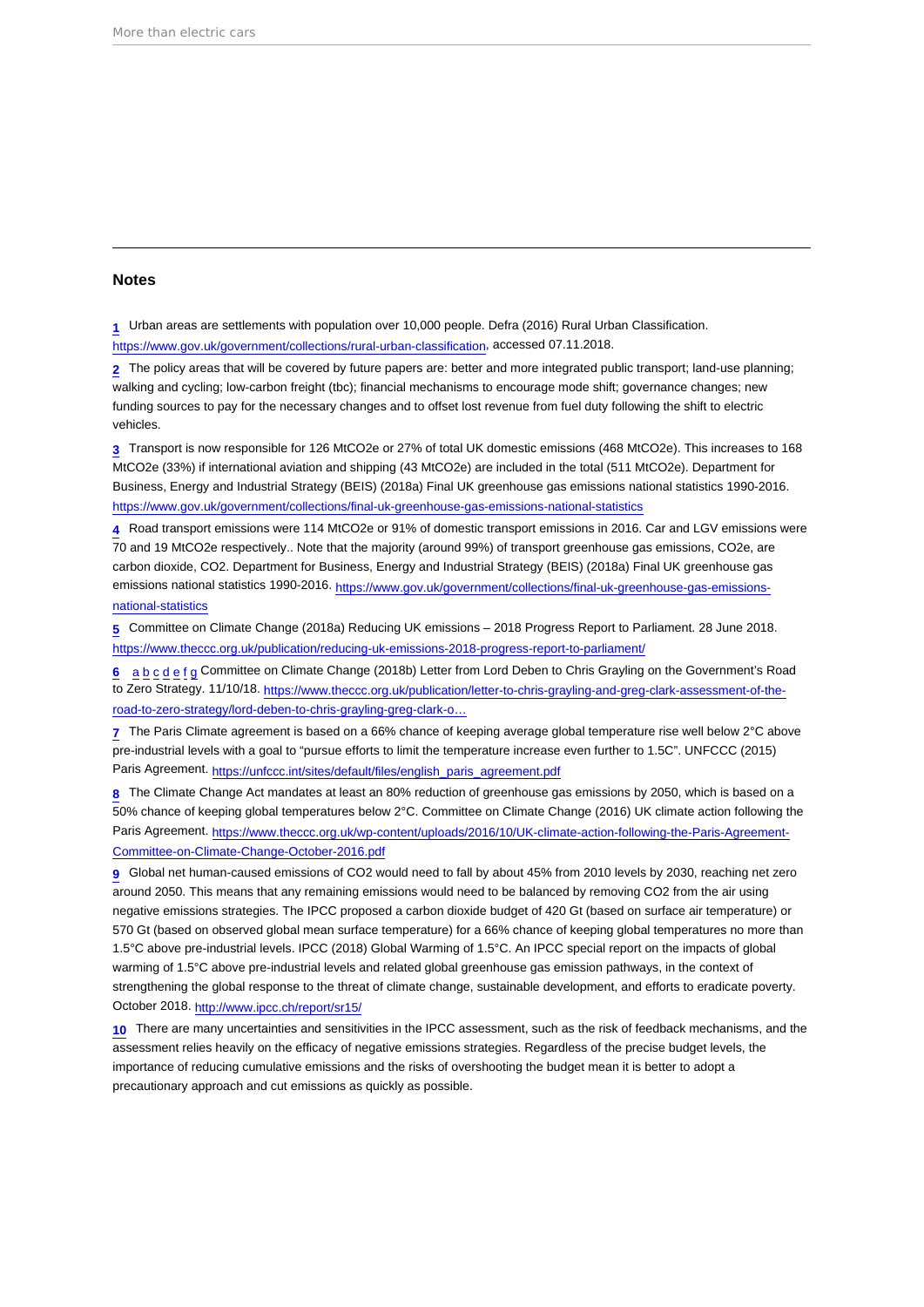<span id="page-16-0"></span>[11](#page-3-0) IPCC (2018) Global Warming of 1.5°C. An IPCC special report on the impacts of global warming of 1.5°C above preindustrial levels and related global greenhouse gas emission pathways, in the context of strengthening the global response to the threat of climate change, sustainable development, and efforts to eradicate poverty. October 2018.

#### <http://www.ipcc.ch/report/sr15/>

[12](#page-3-0) The government has requested the CCC to provide options on the range of greenhouse gas reductions required to contribute to global efforts to limit warming to 1.5°C and how these can be delivered across sectors. Department for BEIS (2018b) Letter from Claire Perry, Minister for Energy, to Lord Deben, Chair of the Committee on Climate Change. 15 October 2018

[13](#page-3-0) There is no consensus within the Paris Agreement on the probability for a 1.5°C target, but for the purposes of this paper we have adopted a precautionary approach and assumed the less risky 66% chance of limiting warming to 1.5°C.

[14](#page-3-0) Provisional analysis by the Tyndall Centre for Climate Research suggests that we need an 80% reduction in CO2 emissions between now and 2030, and zero emissions from all energy sources (including transport) by 2035-2040, to be compliant with the Paris 'well below 2°C' pathway. Anderson, K. (2018). Personal Communication 5 November 2018 about the Rapid Acceleration of Car Emission Reductions (RACER) project, a project led by the Tyndall Centre, University of Manchester and the Institute of Transport Studies, University of Leeds. <https://tyndall.ac.uk/RACER>

[15](#page-3-0) Another study by researchers from UCL, using a global carbon budget (equivalent to around 470 GtCO2 from 2018) very similar to the IPCC 1.5°C budgets, suggests net zero emissions by 2045 in the UK, requiring cuts to CO2 of 9% per year. Assuming domestic transport takes its fair share of UK emission cuts, this would suggest transport emissions would need to be around 30 MtCO2, half of what the CCC's 5th carbon budget is targeting for 2030. Pye S. et al. (2017) Achieving net-zero emissions through the reframing of UK national targets in the post-Paris Agreement era. Nature Energy, 2, 17024. DOI: 10.1038/nenergy.2017.24

[16](#page-4-0) Warming from emissions from pre-industrial times to the present can persist for hundreds of thousands of vears. Faster and more immediate carbon dioxide reductions can limit cumulative emissions.

[17](#page-4-0) When the many other impacts of road traffic are taken into account, including air pollution, congestion, road deaths and injuries, noise and community severance, demand management measures are highly cost effective.

[18](#page-4-0) This includes: reducing vehicle weight; tightening emissions standards for conventional vehicles; using non-fossil fuels in conventional vehicles (eg, hydrogen, synthetic hydrocarbons and some biofuels); changing the vehicle drive-train from internal combustion engines to ULEV (battery electric and plug-in hybrid vehicles), and ultimately to zero-emission vehicles (battery electric run on 'green' electricity). Note that not all biofuels are necessarily low carbon. In particular, long-distance transport of imported feedstocks leads to significant greenhouse gas emissions, and conversion of natural vegetation or forest to cultivate biofuel feedstocks releases carbon from soil and plant biomass. See Royal Academy of Engineering (2017) Sustainability of liquid biofuels<https://www.raeng.org.uk/publications/reports/biofuels>

[19](#page-4-0) Climate-related risks to species, health, livelihoods, food security, water supply, human security, and economic growth are projected to increase with global warming of 1.5°C and increase further with 2°C. IPCC (2018) Global Warming of 1.5°C. An IPCC special report on the impacts of global warming of 1.5°C above pre-industrial levels and related global greenhouse gas emission pathways, in the context of strengthening the global response to the threat of climate change, sustainable development, and efforts to eradicate poverty. October 2018. <http://www.ipcc.ch/report/sr15/Additional> impacts not in the IPCC summary include risks of human displacement leading to the possibility of war, and tipping points such as the melting of icesheets or a halt to the Gulf Stream. Ward B. (2018) The IPCC global warming report spares politicians the worst details. Article in The Guardian by the policy and communications director at the ESRC Centre for Climate Change Economics and Policy at the London School of Economics and Political Science, 8 October 2018.

<https://www.theguardian.com/commentisfree/2018/oct/08/world-leaders-climate-change-ipcc-report>

[20](#page-4-0) COMEAP, 2018, Associations of long-term average concentrations of nitrogen dioxide with mortality,

[https://assets.publishing.service.gov.uk/government/uploads/system/uploads/attachment\\_data/file/734799/COMEAP\\_NO2\\_Report.pdf](https://assets.publishing.service.gov.uk/government/uploads/system/uploads/attachment_data/file/734799/COMEAP_NO2_Report.pdf)

[21](#page-4-0) Royal College of Physicians et al (2016) Every breath we take: the lifelong impact of air pollution. Report of a working party. London: RCP, 2016. <https://www.rcplondon.ac.uk/projects/outputs/every-breath-we-take-lifelong-impact-air-pollution>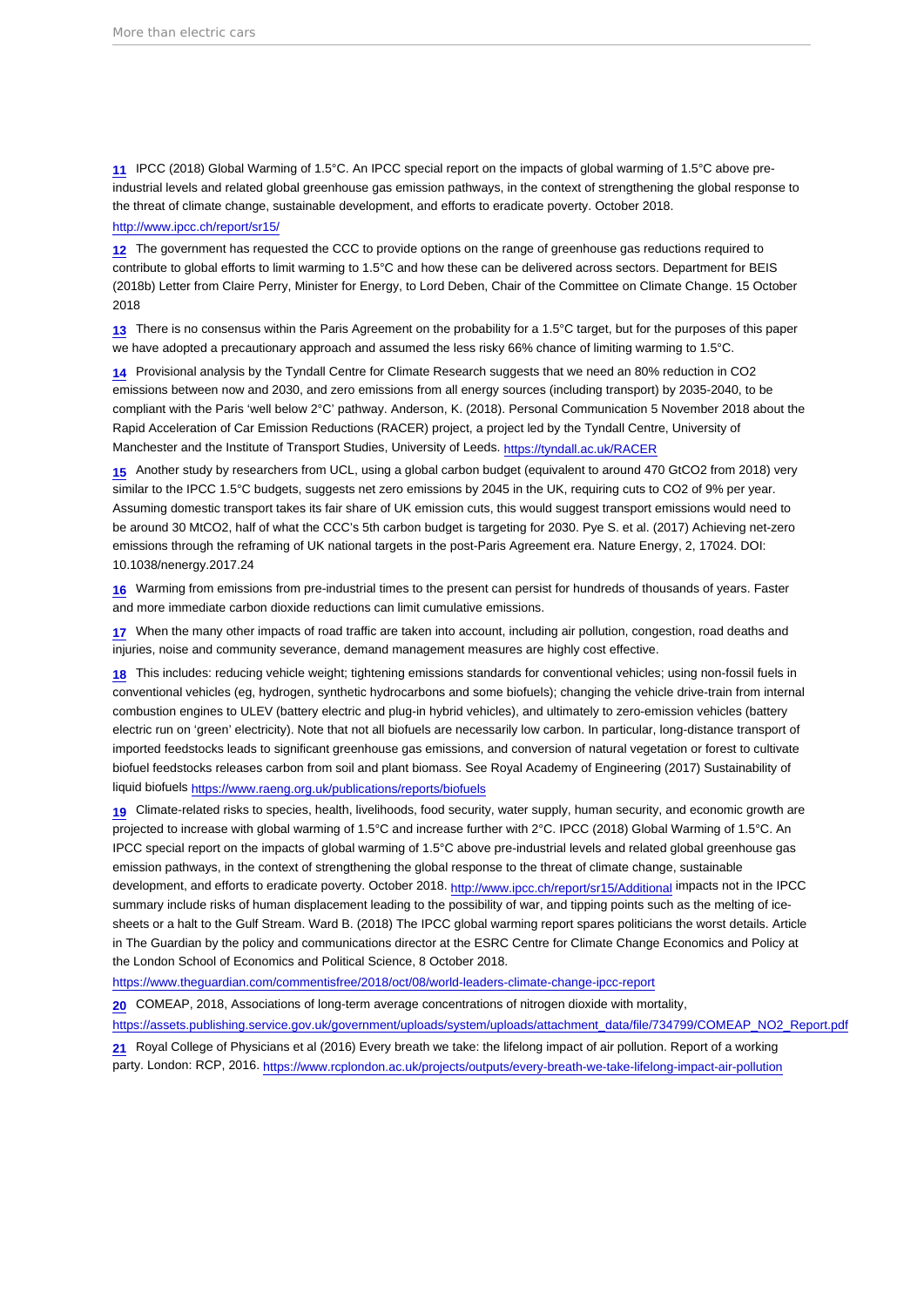<span id="page-17-0"></span>[22](#page-4-0) Road traffic is responsible for 34% of emissions of NOx (which includes NO2) and 80% of NOx concentrations at roadside. National Atmospheric Emissions Inventory (2018a). About Nitrogen Oxides. Webpage. [http://naei.beis.gov.uk/overview/pollutants?pollutant\\_id=6](http://naei.beis.gov.uk/overview/pollutants?pollutant_id=6), accessed 25.10.18. Defra and DfT (2017) UK plan for tackling roadside nitrogen dioxide concentrations. Detailed plan. July 2017, [https://www.gov.uk/government/publications/air-quality](https://www.gov.uk/government/publications/air-quality-plan-for-nitrogen-dioxide-no2-in-uk-2017)[plan-for-nitrogen-dioxide-no2-in-uk-2017](https://www.gov.uk/government/publications/air-quality-plan-for-nitrogen-dioxide-no2-in-uk-2017)

[23](#page-4-0) A scenario which met the CCA targets by 2050 reduced NO2 concentrations by 60% and PM2.5 concentrations by 44% compared to 2011. Williams M. L. et al. (2018) The Lancet Countdown on health benefits from the UK Climate Change Act: a modelling study for Great Britain. Lancet Planet Health, 2: e202-13 [https://www.thelancet.com/action/showPdf?pii=S2542-](https://www.thelancet.com/action/showPdf?pii=S2542-5196(18)30067-6) [5196%2818%2930067-6](https://www.thelancet.com/action/showPdf?pii=S2542-5196(18)30067-6)

[24](#page-4-0) In 2017 there were 27,010 people killed and seriously injured on Britain's roads, of which 2,230 were children. Department for Transport (2018a) Reported road casualties Great Britain, provisional estimates: July to September 2017.

[www.gov.uk/government/statistics/reported-road-casualties-great-britain-provisional-estimates-july-to-september-2017](http://www.gov.uk/government/statistics/reported-road-casualties-great-britain-provisional-estimates-july-to-september-2017)

[25](#page-4-0) The total value of prevention of all reported road injury accidents and non-fatal injury accidents reported to the police in 2017. Department for Transport (2017a). Table RAS60004. Total value of prevention of accidents by severity and road type. Great Britain 2017. [https://www.gov.uk/government/statistical-data-sets/ras60-average-value-of-preventing-road](https://www.gov.uk/government/statistical-data-sets/ras60-average-value-of-preventing-road-accidents#table-ras60003)[accidents#table-ras60003](https://www.gov.uk/government/statistical-data-sets/ras60-average-value-of-preventing-road-accidents#table-ras60003)

[26](#page-4-0) Public Health England and Local Government Association (2013) Obesity and the environment: increasing physical activity and active travel. Briefing, November 2013.

https://assets.publishing.service.gov.uk/government/uploads/system/uploads/attachment\_data/file/256796/Briefing\_Obesity\_and\_active\_travel\_final

[27](#page-4-0) Jarrett J. et al. (2012) Effect of increasing active travel in urban England and Wales on costs to the National Health Service. Lancet, 379 (9832), pp.2198-205. doi: 10.1016/S0140-6736(12)60766-1.

[28](#page-4-0) Ricardo-AEA (2013) Review of the impacts of carbon budget measures on human health and the environment. Report by Ricardo-AEA for the Committee on Climate Change. July 2013. [https://www.theccc.org.uk/wp-content/uploads/2013/12/AEA-](https://www.theccc.org.uk/wp-content/uploads/2013/12/AEA-Review-of-the-impacts-of-carbon-budget-measures-on-human-health-and-the-environment.pdf)[Review-of-the-impacts-of-carbon-budget-measures-on-human-health-and-the-environment.pdf](https://www.theccc.org.uk/wp-content/uploads/2013/12/AEA-Review-of-the-impacts-of-carbon-budget-measures-on-human-health-and-the-environment.pdf)

[29](#page-4-0) Skov R. S. H. and Iversen L. M. (2015) Noise from electric vehicles. Report for Danish Road Directorate.

http://www.vejdirektoratet.dk/DA/viden\_og\_data/publikationer/Lists/Publikationer/Attachments/958/Noise%20from%20electric%20vehicles\_Measure

[30](#page-4-0) 24% of all households or 44% of the lowest income households do not have access to a car or van. Department for

Transport (2018b). National Travel Survey Table NTS0703. Household car availability by household income quintile: England, 2017. [www.gov.uk/government/statistical-data-sets/nts07-car-ownership-and-access](http://www.gov.uk/government/statistical-data-sets/nts07-car-ownership-and-access)

[31](#page-5-0) Dudleston A. et al. (2005) Public Perceptions of Travel Awareness – Phase 3 Report for the Scottish Executive <https://www2.gov.scot/Publications/2005/08/0193550/35595>

[32](#page-5-0) RAC (2018) 6 in 10 drivers would switch to public transport. News item, 20 September 2018.

<https://www.rac.co.uk/drive/news/motoring-news/6-in-10-drivers-would-switch-to-public-transport/>

[33](#page-5-0) Department for Transport (2018c) Road to Zero. July 2018 [https://www.gov.uk/government/news/government-launches](https://www.gov.uk/government/news/government-launches-road-to-zero-strategy-to-lead-the-world-in-zero-emission-vehicle-technology)[road-to-zero-strategy-to-lead-the-world-in-zero-emission-vehicle-technology](https://www.gov.uk/government/news/government-launches-road-to-zero-strategy-to-lead-the-world-in-zero-emission-vehicle-technology)

[34](#page-5-0) ULEVs produce less than 75 g/km CO2 under the existing test cycle. They include battery electric vehicles, which are pure electric vehicles charged from the grid, and plug-in hybrid electric vehicles, which are a combination of an internal combustion engine and plug-in battery.

[35](#page-5-0) Zero-emission vehicles emit no carbon or pollution from the tailpipe and include battery electric vehicles and fuel cell vehicles. Ibid. Strictly these are only zero emission when powered by renewable or zero- emission electricity.

[36](#page-5-0) This includes £400 million for installation of charging points; a £40 million programme to develop and trial low cost wireless and on-street charging technology; and grants of up to £500 for home charging points. Department for Transport (2018c) Road to Zero. July 2018 [https://www.gov.uk/government/news/government-launches-road-to-zero-strategy-to-lead-the](https://www.gov.uk/government/news/government-launches-road-to-zero-strategy-to-lead-the-world-in-zero-emission-vehicle-technology)[world-in-zero-emission-vehicle-technology](https://www.gov.uk/government/news/government-launches-road-to-zero-strategy-to-lead-the-world-in-zero-emission-vehicle-technology)

[37](#page-5-0) [a](#page-5-0) [b](#page-6-0) Committee on Climate Change (2015a) The Fifth Carbon Budget. The next steps towards a low-carbon economy. November 2015.<https://www.theccc.org.uk/publication/the-fifth-carbon-budget-the-next-step-towards-a-low-carbon-economy/>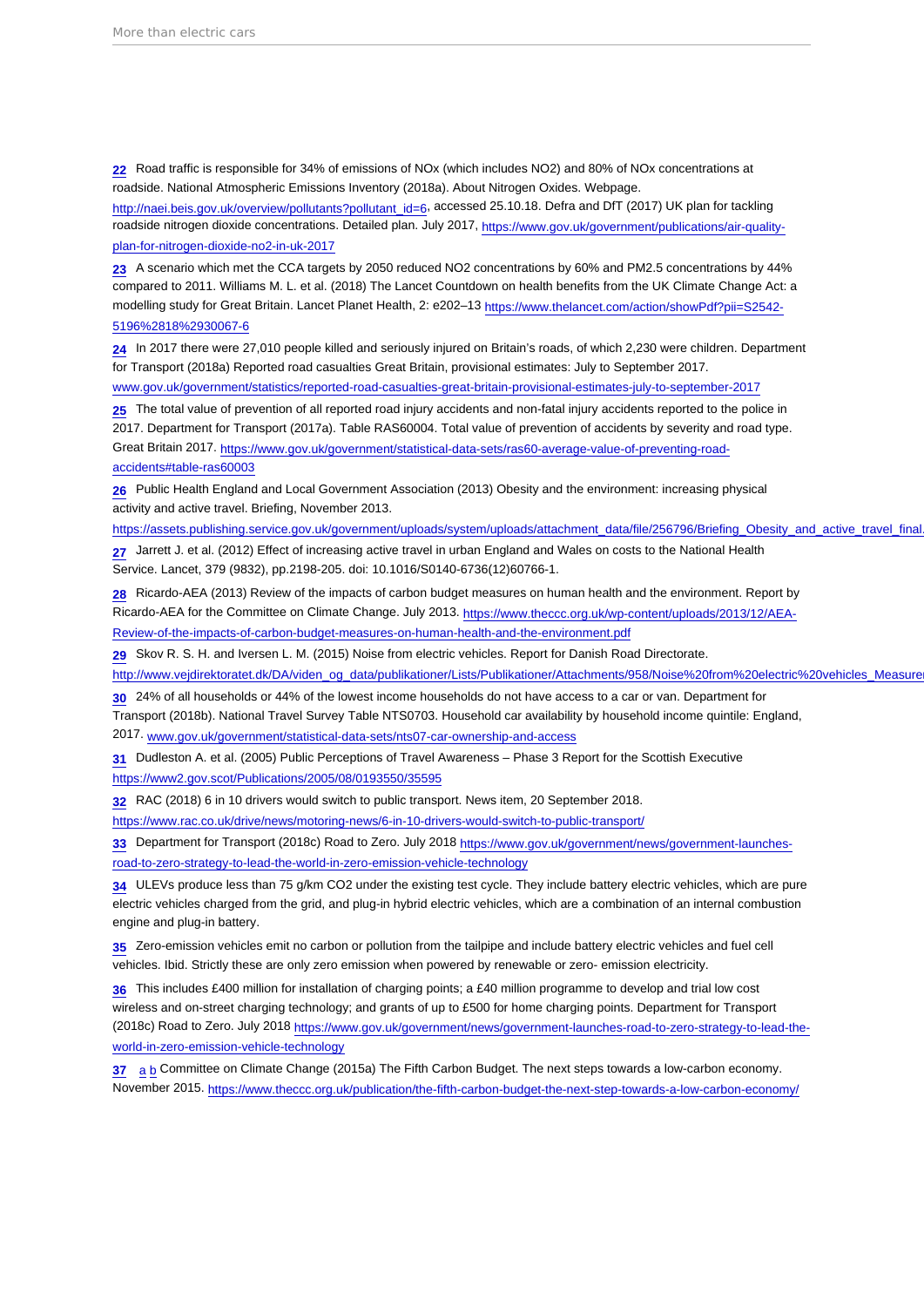<span id="page-18-0"></span>[38](#page-5-0) Website of the Norwegian Electric Vehicle Association<https://elbil.no/english/norwegian-ev-policy/>accessed 25.09.2018 [39](#page-6-0) Netherlands Enterprise Agency (2018) Electric transport in the Netherlands: highlights 2017 Report commissioned by Ministry of Infrastructure and Water Management

[https://www.rvo.nl/sites/default/files/2018/04/Highlights%20EV%202017%20English.pdf](https://www.rvo.nl/sites/default/files/2018/04/Highlights EV 2017 English.pdf)

[40](#page-6-0) Morgan, S. (2018) Denmark to ban petrol and diesel car sales by 2030. Article on Euractive website, 2 October 2018. <https://www.euractiv.com/section/electric-cars/news/denmark-to-ban-petrol-and-diesel-car-sales-by-2030/>, accessed 05.11.18

[41](#page-6-0) Website of the European Alternative Fuels Observatory<http://www.eafo.eu/content/norway> accessed 25.09.2018

[42](#page-6-0) Website of the Norwegian Electric Vehicle Association<https://elbil.no/english/norwegian-ev-market/>accessed 25.09.2018

[43](#page-6-0) Figenbaum E. (2017) Perspectives on Norway's supercharged electric vehicle policy. Environmental Innovation and Societal Transitions, 25, pp.14-34, [https://www.sciencedirect.com/science/article/pii/S2210422416301162?via%3Dihub](https://www.sciencedirect.com/science/article/pii/S2210422416301162?via=ihub)

[44](#page-6-0) Halvorsen B. and Frøyen Y. (2009) Trafikk i kollektivfelt.Kapasitet og avvikling. Elbilens rolle. Rapport fra AsplanViak (with English summary) [https://www.vegvesen.no/\\_attachment/120733/binary/225415?fast\\_title=Trafikk+i+kollektivfelt+%28pdf%29](https://www.vegvesen.no/_attachment/120733/binary/225415?fast_title=Trafikk+i+kollektivfelt+(pdf))

[45](#page-6-0) Højklint R. and Hansen C. (2017) The Adverse Effects of the Norwegian Electric Vehicle Incentive Scheme with emphasis on congestion and public funding. Norwegian School of Economics MSc thesis in Economics and Business Administration, <https://brage.bibsys.no/xmlui/bitstream/handle/11250/2454238/masterthesis.PDF?sequence=1>

[46](#page-7-0) [a](#page-7-0) [b](#page-7-0) Bauer G. (2018) The impact of battery electric vehicles on vehicle purchase and driving behaviour in Norway Transportation Research Part D, pp. 239-258

[https://www.sciencedirect.com/science/article/pii/S1361920916305235?via%3Dihub](https://www.sciencedirect.com/science/article/pii/S1361920916305235?via=ihub)

[47](#page-7-0) Aasness M. and Odeck J. (2014) The explosion of electric vehicle use in Norway – environmental consciousness or economic incentives? Association for European Transport 2014 European Transport Conference, <https://aetransport.org/public/downloads/8tuFk/4400-5400a2876cd3d.pdf>

[48](#page-7-0) The rebate for electric cars should be offered only on condition that a car has been traded in or scrapped. Many car manufacturers run or have run part-exchange or scrappage schemes. These provide substantial discounts on new cars in exchange for old, typically Euro 1-4 petrol and diesel cars registered before 2010. Newer cars would be traded by dealers, helping to drive up average car efficiency in the second hand market, while older cars would be scrapped.

[49](#page-7-0) With the current subsidy, the cost of running and owning a battery electric car in the UK is already cheaper than a petrol car. The total cost of ownership (TCO) in the UK for a typical petrol car (Ford Focus) was compared with a battery electric car (Nissan Leaf) as well as hybrid models, for a period of 3 years and an annual mileage of 10,400 miles. The battery electric car, with plug-in grant, had the lowest TCO at £10,787 compared to £12,285 for the petrol car. Palmer K. et al. (2018) Total cost of ownership and market share for hybrid and electric vehicles in the UK, US and Japan. Applied Energy, 209, pp. 108-119.

[50](#page-7-0) The current EU policy provides only a weak incentive for electric vehicle uptake. There is evidence that car-makers are not choosing a linear trajectory to achieve the EU car CO2 targets but are holding back sales of plug-in vehicles. Transport & Environment (2018) CO2 emissions from cars: the facts. April 2018. [https://www.transportenvironment.org/publications/co2](https://www.transportenvironment.org/publications/co2-emissions-cars-facts) [emissions-cars-facts](https://www.transportenvironment.org/publications/co2-emissions-cars-facts)

[51](#page-7-0) California and China introduced binding mandates for the number of electric vehicles sold by 2020 and 2025 as a way to address the supply shortage. Kasten P. The Way Forward: The Future of Electric Vehicles. In European Parliament (2018a) Post 2020 CO2 emission targets for cars and vans: the right level of ambition? Workshop Proceedings, 18 April 2018. [http://www.europarl.europa.eu/thinktank/en/document.html?reference=IPOL\\_STU\(2018\)618992](http://www.europarl.europa.eu/thinktank/en/document.html?reference=IPOL_STU(2018)618992)

[52](#page-7-0) Smokers R. The Way Forward: Possible Steps for Further Improvement. In European Parliament (2018a) Post 2020 CO2 emission targets for cars and vans: the right level of ambition? Workshop Proceedings, 18 April 2018.

[53](#page-7-0) Up until 2030, one possibility to provide manufacturers with more flexibility is to allow trading of credits, which would allow industry laggards to buy electric-vehicle credits from electric-only manufacturers and would reward the more forward-planning manufacturers. In European Parliament (2018a) Post 2020 CO2 emission targets for cars and vans: the right level of ambition? Workshop Proceedings, 18 April 2018.

[54](#page-7-0) Studies have shown that real-world emissions of plug-in hybrid cars and vans could be 100-150% higher than testing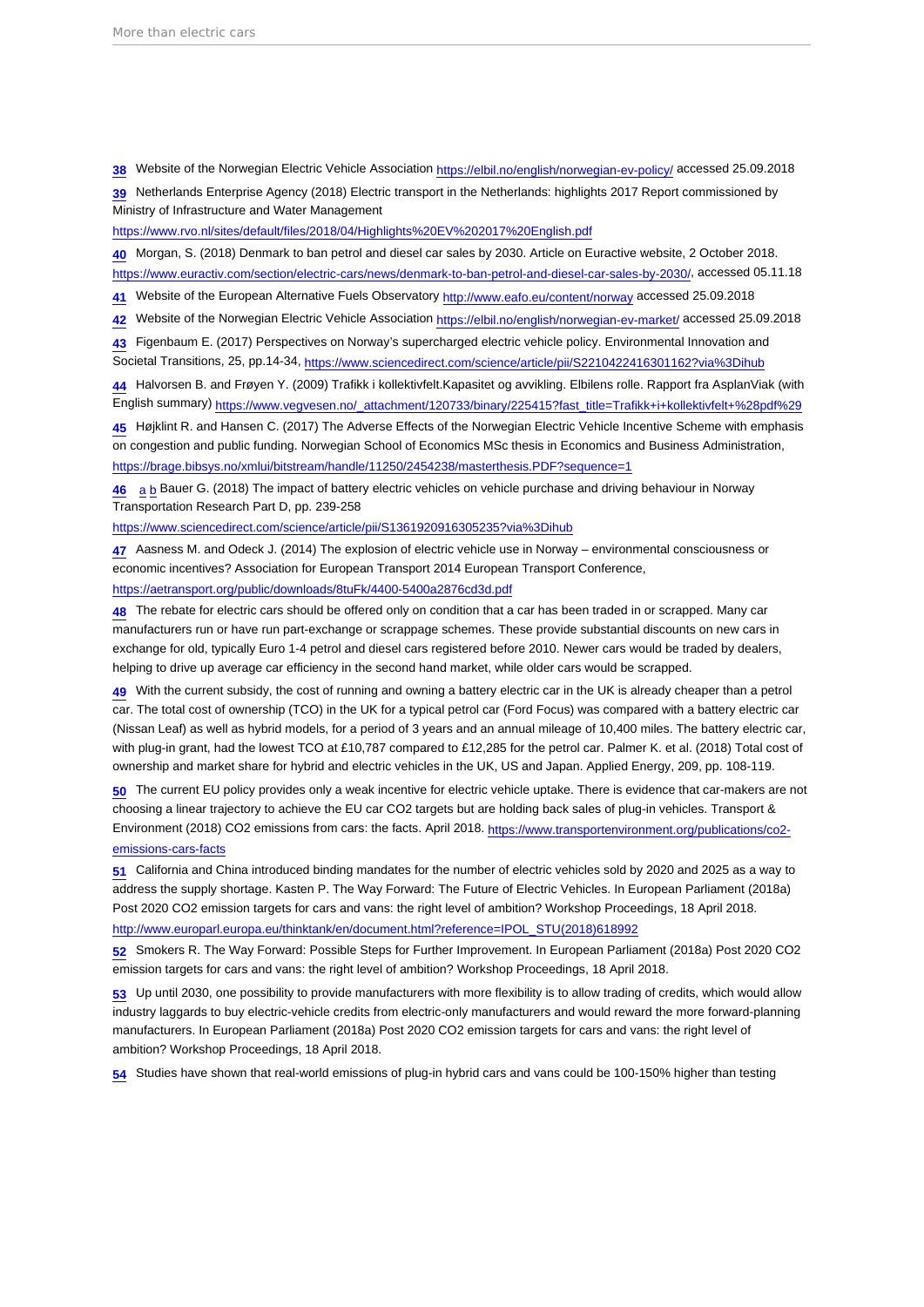<span id="page-19-0"></span>suggests, partly due to much lower levels of driving in electric mode. Element Energy (2015) Quantifying the impact of realworld driving on total CO2 emissions from UK cars and vans. Report for the Committee on Climate Change. September 2015. <https://www.theccc.org.uk/publication/impact-of-real-world-driving-emissions/>

[55](#page-7-0) A study of company car emissions found that plug-in hybrids were the most polluting, with equivalent CO2 emissions of 168 g/km. compared with advertised emissions of 55 g/km. The Miles Consultancy (2017) New Analysis of Plug-in Hybrid Car MPG and Emissions is Expected to Spark Debate on their Suitability for Fleet Operation. Blog 19 September 2018. [https://themilesconsultancy.com/new-analysis-plug-hybrid-car-mpg-emissions-expected-spark-debate-suitability-fleet](https://themilesconsultancy.com/new-analysis-plug-hybrid-car-mpg-emissions-expected-spark-debate-suitability-fleet-operation/)[operation/](https://themilesconsultancy.com/new-analysis-plug-hybrid-car-mpg-emissions-expected-spark-debate-suitability-fleet-operation/)

[56](#page-8-0) [a](#page-8-0) [b](#page-8-0) SMMT (2018a) UK new car market rises in August as one in 12 buyers goes electric. News article, 5 September 2018. [https://www.smmt.co.uk/2018/09/uk-new-car-market-rises-in-august-as-one-in-12-buyers-goes-electric/,](https://www.smmt.co.uk/2018/09/uk-new-car-market-rises-in-august-as-one-in-12-buyers-goes-electric/) accessed 06.11.18.

 $57$  EU Regulations set a CO2 emissions standard at 95 g/km for the new EU fleet average, phased in for 95% of vehicles in 2020, with 100% compliance in 2021. Individual manufacturers are allowed higher or lower average CO2 emissions, depending on the average vehicle weight of their vehicle fleet, according to a limit value curve that is adjusted in such a way that the EU targets for fleet average emissions are achieved. Every manufacturer must ensure that the average CO2 emissions from its fleet of newly registered vehicles in a calendar year do not exceed its specific annual emissions target, otherwise they pay a premium. European Parliament (2018b) CO2 standards for new cars and vans. Briefing. February 2018. [http://www.europarl.europa.eu/RegData/etudes/BRIE/2018/614689/EPRS\\_BRI\(2018\)614689\\_EN.pdf](http://www.europarl.europa.eu/RegData/etudes/BRIE/2018/614689/EPRS_BRI(2018)614689_EN.pdf) This actually incentivises heavier cars, as the heavier the average weight of the cars sold by a manufacturer, the higher the permitted CO2 emissions. Some have therefore suggested that a system based on vehicle size or footprint would have greater impact.

[58](#page-8-0) The new EU car and van post-2020 CO2 targets are expressed as a percentage reduction in emissions. The European Commission has proposed that average CO2 levels from new cars and vans need to be 15% lower by 2025 and 30% lower by 2030 compared to their 2021 sales average values. The European Parliament voted for a higher level of ambition of 40% by 2030, with a final decision expected in early 2019.

[59](#page-8-0) A 'real driving emissions' test measures emissions of NOx and ultrafine particles from vehicles on the road, and is mandatory for all new cars sold from September 2019 (complementing the WLTP test). The European Parliament has called for a similar real-driving emissions test for CO2 to be up and running from 2023. European Parliament (2018c) Parliament pushes for cleaner cars on EU roads by 2030. Press Release, 3 October 2018. [http://www.europarl.europa.eu/news/en/press](http://www.europarl.europa.eu/news/en/press-room/20180925IPR14306/parliament-pushes-for-cleaner-cars-on-eu-roads-by-2030)[room/20180925IPR14306/parliament-pushes-for-cleaner-cars-on-eu-roads-by-2030](http://www.europarl.europa.eu/news/en/press-room/20180925IPR14306/parliament-pushes-for-cleaner-cars-on-eu-roads-by-2030) , accessed 05.10.2018

[60](#page-8-0) The previous test cycle, NEDC, was manipulated by manufacturers, for example by removing parts to lightweight a car prior to testing and overinflating tyres, through to illegal practices of detecting test cycles, exposed by the Dieselgate scandal. The new Worldwide Harmonized Light Vehicle Test Procedure (WLTP) applies to all new cars sold from September 2018. However, there are still ways manufacturers can exploit it to make emissions appear lower. Because the CO2 standards after 2020 are based on a percentage reduction, there is a potential loophole that artificially increasing the starting point will make hitting the targets easier. There is evidence to suggest that most manufacturers intend to make use of this loophole when setting their baseline. Transport & Environment (2018) Ending the cheating: using real-world CO2 measurements within the post-2020 CO2 standard. August 2018.

[https://www.transportenvironment.org/sites/te/files/Ending%20the%20CO2%20cheating\\_FINAL%20290818.pdf](https://www.transportenvironment.org/sites/te/files/Ending the CO2 cheating_FINAL 290818.pdf)

[61](#page-8-0) Transport & Environment (2018) Ending the cheating: using real-world CO2 measurements within the post-2020 CO2 standard. August 2018.

#### [https://www.transportenvironment.org/sites/te/files/Ending%20the%20CO2%20cheating\\_FINAL%20290818.pdf](https://www.transportenvironment.org/sites/te/files/Ending the CO2 cheating_FINAL 290818.pdf)

[62](#page-8-0) Since the 2000 budget, VED has been graduated according to CO2 emissions, as an incentive to drivers to purchase vehicles with lower emission ratings. Over time, more bands were introduced to increase the differential between the lowest and highest bands. In 2010 a 'first-year' rate was introduced for new cars, with zero VED in the first year for cars with CO2 emissions of 130 g/km or less (VED bands A–D). Butcher L. (2017) Vehicle Excise Duty (VED) House of Commons Briefing Paper. SNO1482. November 2017.<https://researchbriefings.parliament.uk/ResearchBriefing/Summary/SN01482>

[63](#page-8-0) SMMT (2018a) UK new car market rises in August as one in 12 buyers goes electric. News article, 5 September 2018. <https://www.smmt.co.uk/2018/09/uk-new-car-market-rises-in-august-as-one-in-12-buyers-goes-electric/>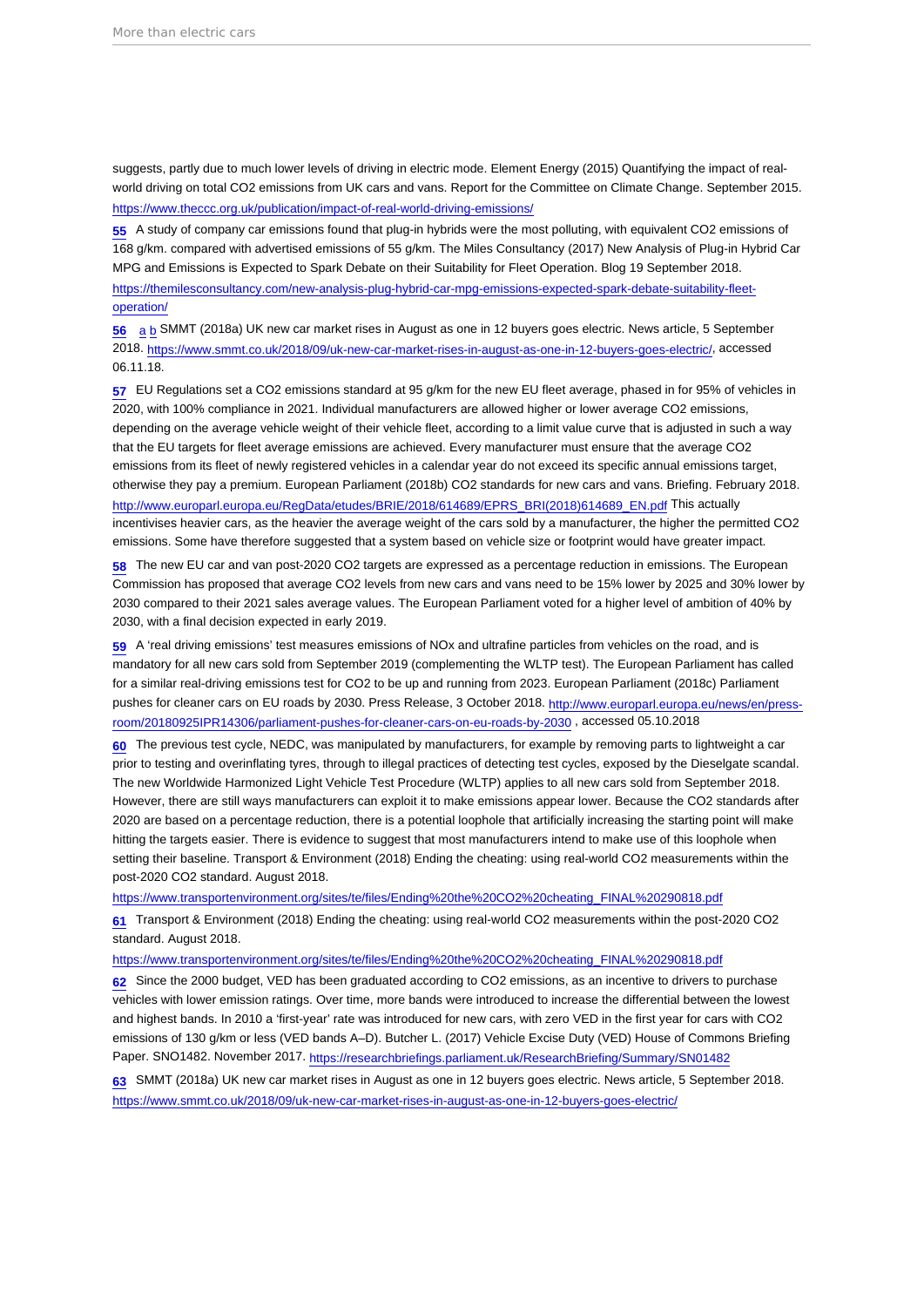#### <span id="page-20-0"></span>, accessed 06.11.18

[64](#page-8-0) Butcher L. (2017) Vehicle Excise Duty (VED) House of Commons Briefing Paper. SNO1482. November 2017. <https://researchbriefings.parliament.uk/ResearchBriefing/Summary/SN01482>

[65](#page-8-0) SUVs (dual-purpose cars such as Kia Sportage) had an average emission of 141.3 g/km in 2017 compared to cars in the Mini segment (eg Hyundai i10) with an average emission of 105.9 g/km

[66](#page-9-0) Energy Saving Trust (undated) Subsidised eco-driving webpage. [http://www.energysavingtrust.org.uk/transport/subsidised](http://www.energysavingtrust.org.uk/transport/subsidised-ecodriving-training)[ecodriving-training](http://www.energysavingtrust.org.uk/transport/subsidised-ecodriving-training), accessed 24.10.18.

[67](#page-9-0) Energy Saving Trust (2017) Advising Fuel Efficient Driving Techniques for your Fleet.

[http://www.energysavingtrust.org.uk/sites/default/files/reports/5984%20EST%20A4%20ecodriving%20guide\\_v6.pdf](http://www.energysavingtrust.org.uk/sites/default/files/reports/5984 EST A4 ecodriving guide_v6.pdf)

[68](#page-9-0) Eco-driver training for 10% of car and van drivers and all HGV drivers could save 0.9 MtCO2 in 2020. Committee on Climate Change (2010) The Fourth Carbon Budget – Reducing Emissions through the 2020s. December 2010.

<https://www.theccc.org.uk/publication/the-fourth-carbon-budget-reducing-emissions-through-the-2020s-2/w>Annual savings would be lower as the efficiency of the vehicle fleet improves.

[69](#page-9-0) UK private drivers average "6 out of 10" on an efficient driving scale. Brook Lyndhurst (2016) Efficient Driving. A Rapid Evidence Assessment for the Department for Transport. Jan 2016.

[https://assets.publishing.service.gov.uk/government/uploads/system/uploads/attachment\\_data/file/509972/efficient-driving](https://assets.publishing.service.gov.uk/government/uploads/system/uploads/attachment_data/file/509972/efficient-driving-rapid-evidence-assessment.pdf)[rapid-evidence-assessment.pdf](https://assets.publishing.service.gov.uk/government/uploads/system/uploads/attachment_data/file/509972/efficient-driving-rapid-evidence-assessment.pdf)

[70](#page-9-0) Such as 'train the trainer' courses. Energy Saving Trust (undated) Subsidised Ecodriving Training webpage.

[http://www.energysavingtrust.org.uk/transport/subsidised-ecodriving-training,](http://www.energysavingtrust.org.uk/transport/subsidised-ecodriving-training) accessed 24.10.2018

[71](#page-9-0) In 2017 nearly 2 million people attended a National Speed Awareness Course. NDORS (undated) Trends and Statistics webpage. [https://www.ndors.org.uk/scheme/trends-statistics/,](https://www.ndors.org.uk/scheme/trends-statistics/) accessed 10.10.2018

[72](#page-9-0) Based on an average 8 year-old car fuel consumption of 6.3 L/100km (44.6 mpg), an average household car mileage in 2017 of 12,553 km, a petrol pump price in October 2018 of 130 p/L and assuming a 10% fuel saving.

[73](#page-9-0) Simple unweighted average of petrol and diesel car 1400-2200cc with Euro 5 engine. Energy Saving Trust and Department for Transport (2016) Advising fuel efficient driving techniques for your fleet.

[http://www.energysavingtrust.org.uk/sites/default/files/reports/5984%20EST%20A4%20ecodriving%20guide\\_v6.pdf](http://www.energysavingtrust.org.uk/sites/default/files/reports/5984 EST A4 ecodriving guide_v6.pdf)

[74](#page-9-0) 25% travelling over 75 mph and 11% over 80 mph. Department for Transport (2017b) Road Statistics Great Britain. Table TSGB0714 (SPE0111) Vehicle speed compliance by road type and vehicle type in Great Britain: 2016.

[https://assets.publishing.service.gov.uk/government/uploads/system/uploads/attachment\\_data/file/664323/tsgb-2017-print](https://assets.publishing.service.gov.uk/government/uploads/system/uploads/attachment_data/file/664323/tsgb-2017-print-ready-version.pdf)[ready-version.pdf](https://assets.publishing.service.gov.uk/government/uploads/system/uploads/attachment_data/file/664323/tsgb-2017-print-ready-version.pdf)

[75](#page-9-0) Committee on Climate Change (2010) The Fourth Carbon Budget – Reducing Emissions through the 2020s. December 2010. <https://www.theccc.org.uk/publication/the-fourth-carbon-budget-reducing-emissions-through-the-2020s-2/w>

[76](#page-9-0) Lower average speeds tend to reduce NOx emissions. Air quality monitoring is being undertaken along the M1 to evaluate the impact of 60 mph speed limits. Defra and DfT (2017) UK Plan for tackling roadside nitrogen dioxide concentrations. Technical Report. June 2017.<https://www.gov.uk/government/publications/air-quality-plan-for-nitrogen-dioxide-no2-in-uk-2017>

[77](#page-9-0) RAC Foundation (2012) Speed limits: a review of evidence [https://www.racfoundation.org/wp](https://www.racfoundation.org/wp-content/uploads/2017/11/speed_limits-box_bayliss-aug2012.pdf)[content/uploads/2017/11/speed\\_limits-box\\_bayliss-aug2012.pdf](https://www.racfoundation.org/wp-content/uploads/2017/11/speed_limits-box_bayliss-aug2012.pdf)

[78](#page-9-0) In the UK carbon budgets, emission cuts are allocated across sectors on a least-cost basis. The 5th carbon budget involves a reduction in gross emissions of 61% by 2030 relative to 1990, but domestic transport emissions are only required to fall by around 44% by 2030. While reducing carbon from vehicles has been found to be generally less cost effective than from other sectors this is largely because the technological solutions considered are much more costly than behavioural solutions such as reducing car mileage. When the benefits of reducing pollutant emissions from road transport are factored in, encouraging switching to cleaner and healthier ways of travelling is generally highly cost effective.

[79](#page-9-0) Freeman, R. (2018) Personal communication, 6 November 2018. Provisional analysis from the Rapid Acceleration of Car Emission Reductions (RACER) project, a project led by the Tyndall Centre, University of Manchester and the Institute of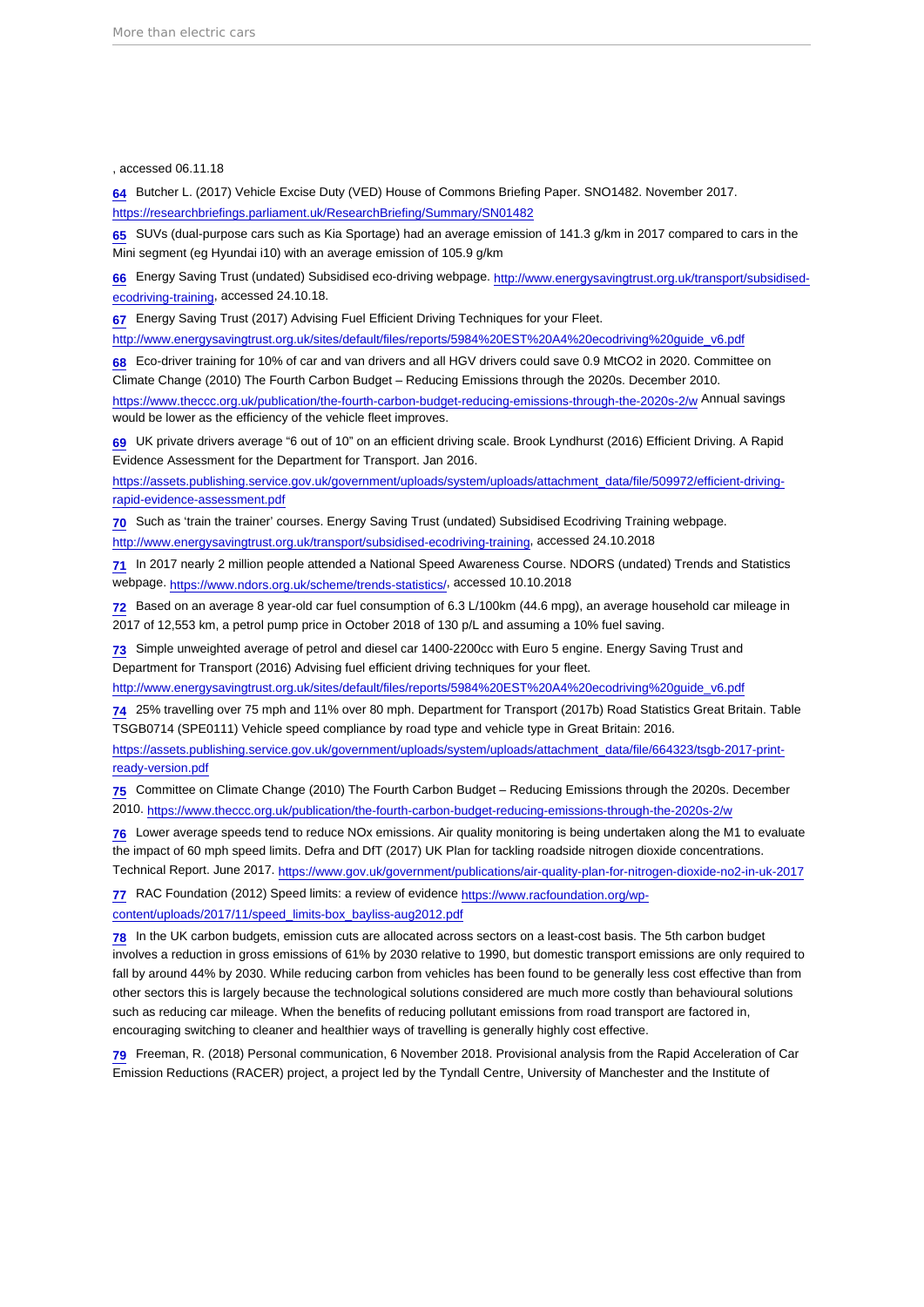#### <span id="page-21-0"></span>Transport Studies, University of Leeds. <https://tyndall.ac.uk/RACER>.

[80](#page-9-0) Anderson, K. (2018). Personal Communication, 5 November 2018. Provisional analysis from the Rapid Acceleration of Car Emission Reductions (RACER) project, a project led by the Tyndall Centre, University of Manchester and the Institute of Transport Studies, University of Leeds. <https://tyndall.ac.uk/RACER>

[81](#page-10-0) Pye S. et al. (2017) Achieving net-zero emissions through the reframing of UK national targets in the post-Paris Agreement era. Nature Energy, 2, 17024. DOI: 10.1038/nenergy.2017.24

[82](#page-10-0) This indicative range is based on a 2030 emissions target derived from the study by Pye et al. (2017) and the Road to Zero upper and lower targets for electric car uptake by 2030 under two highly simplified scenarios: (1) 70% new cars in 2030 are ULEV (50% battery, 50% plug-in hybrid) and the CCC target for emissions from conventional cars; (2) 50% new cars in 2030 are ULEV (50% battery electric, 50% plug-in hybrid) and a slower rate of improvement in emissions from conventional cars. Both assume no growth in the overall car fleet, an even split of mileage between new and old cars, and the CCC target for electricity grid carbon-intensity by 2030. If the uptake of ULEVs is more rapid than projected in Road to Zero, such that 100% of new cars are EVs by 2030, the degree of car mileage reduction that could be necessary is estimated to be 10-20% relative to 2017.

[83](#page-10-0) The CCC is targeting a grid carbon-intensity of under 100 gCO2/kWh by 2030, but warns of risks this may not be delivered

 $84$  The scale of emissions reduction required also depends on the assumptions used to determine the 2030 target, which in turn depends on how the global carbon budget is allocated to the UK, and the role of negative emissions strategies.

[85](#page-10-0) In 2017 30% of 17-20 year olds held driving licences compared with 48% in 1992/94, while the proportion of 21-29 year olds fell from 75% to 67% over the same period. Department for Transport (2018d) National Travel Survey. Table NTS0201: Full car driving licence holders by age and gender: England; and Table NTS0204: Likelihood of non-licence holders learning to drive by age: England.<https://www.gov.uk/government/statistical-data-sets/nts02-driving-licence-holders>

[86](#page-10-0) Car driver distance travelled per year in England fell from 1,828 miles per person to 1,248 miles per person for 17-20 year olds and from 4,235 miles per person to 3,626 miles per person for 21-29 year olds in England between 2007 and 2017. Department for Transport (2018e) National Travel Survey. Table NTS0605. Average distance travelled by age, gender and mode: England. <https://www.gov.uk/government/statistical-data-sets/nts03-modal-comparisons>

[87](#page-10-0) Chatterjee, K. et al. (2018). Young People's Travel – What's Changed and Why? Review and Analysis. Department for Transport. [www.gov.uk/government/publications/young-peoples-travel-whats-changed-and-why](http://www.gov.uk/government/publications/young-peoples-travel-whats-changed-and-why)

[88](#page-10-0) In 2017 8% of 17-20 year olds and 17% of 21-29 year olds said they were never interested in driving. Department for Transport (2018f) National Travel Survey. Table NTS0201: Full car driving licence holders by age and gender: England; and Table NTS0204: Likelihood of non-licence holders learning to drive by age: England.

<https://www.gov.uk/government/statistical-data-sets/nts02-driving-licence-holders>

[89](#page-10-0) [a](#page-10-0) [b](#page-10-0) Marsden G. et al. (2018) All Change? The future of travel demand and the implications for policy and planning. May 2018. The First Report of the Commission on Travel Demand. <http://www.demand.ac.uk/commission-on-travel-demand/>

[90](#page-11-0) The 5th carbon budget suggests a 4 MtCO2 reduction by shifting 5% car km (24% trips) of the shortest length (<4 miles for bus, <2 miles for cycling and <1 mile for walking) to bus, cycling and walking. Reducing distance by 10% could lower emissions by 6 MtCO2 by 2030. Committee on Climate Change (2015a) The Fifth Carbon Budget. The next steps towards a low-carbon economy. November 2015. [https://www.theccc.org.uk/publication/the-fifth-carbon-budget-the-next-step-towards-a](https://www.theccc.org.uk/publication/the-fifth-carbon-budget-the-next-step-towards-a-low-carbon-economy/)[low-carbon-economy/](https://www.theccc.org.uk/publication/the-fifth-carbon-budget-the-next-step-towards-a-low-carbon-economy/)

[91](#page-11-0) The Local Sustainable Travel Fund supported investment in 96 local sustainable transport projects between July 2011 and March 2015 with funding of around £600 million over 4 years from government.

<https://www.gov.uk/government/collections/local-sustainable-transport-fund>, accessed 07.11.2018. This is half the £1.5 billion cost of a single highways project such as the A14 Cambridge to Huntingdon bypass. [https://highwaysengland.co.uk/a14](https://highwaysengland.co.uk/a14-cambridge-to-huntingdon-improvement-scheme-home/) [cambridge-to-huntingdon-improvement-scheme-home/](https://highwaysengland.co.uk/a14-cambridge-to-huntingdon-improvement-scheme-home/), accessed 07.11.2018.

[92](#page-11-0) Department for Transport (2008) Carbon Pathways Analysis. Informing Development of a Carbon Reduction Strategy for the Transport Sector. July 2008. <http://webarchive.nationalarchives.gov.uk/+/http:/www.dft.gov.uk/pgr/sustainable/analysis.pdf>

[93](#page-11-0) Le Vine S., Polak J. and Humphrey A. (2017) Commuting trends in England 1988 – 2015. Report for Department for